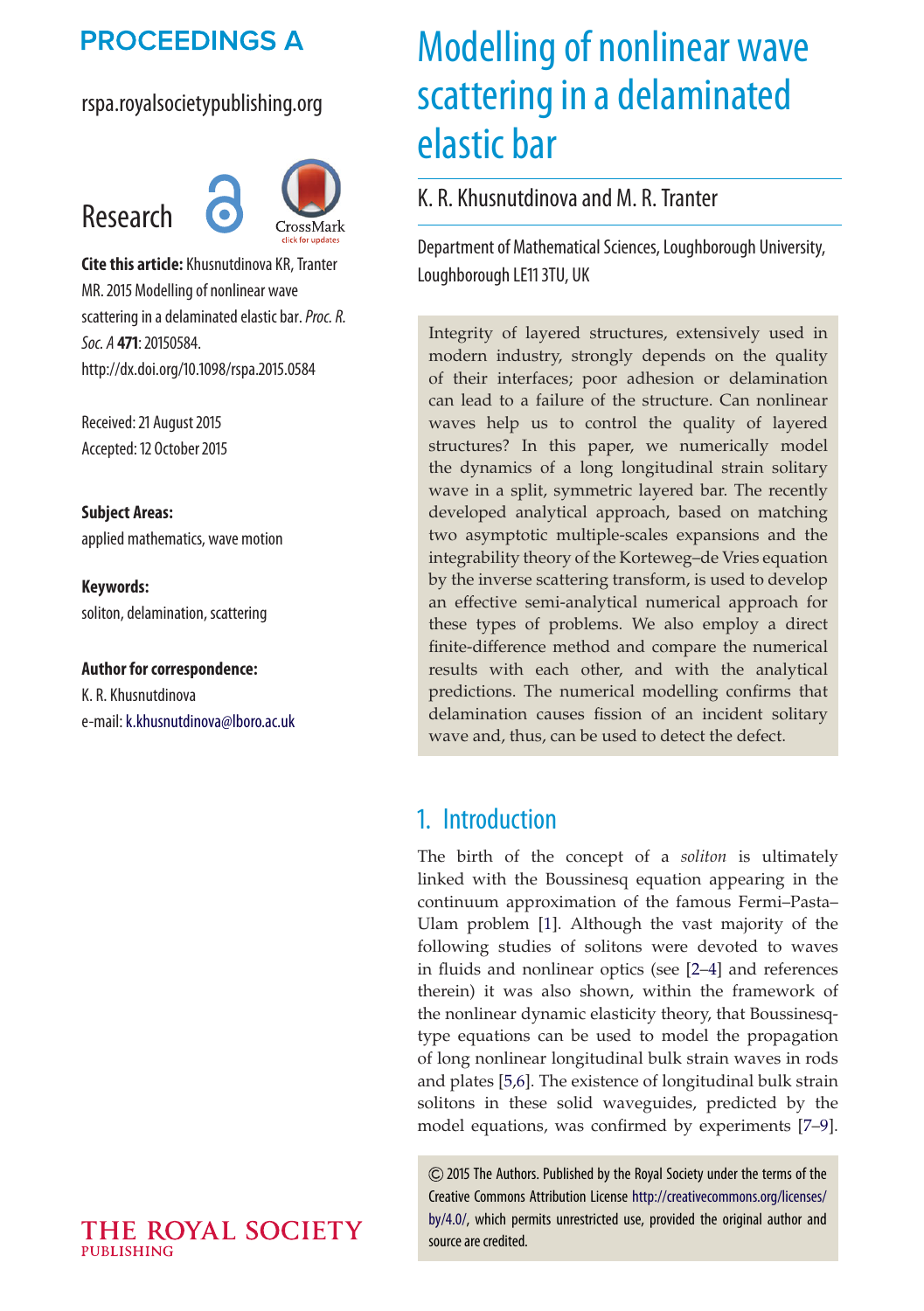Very recently the theoretical and experimental studies were extended to some types of adhesively bonded layered bars [\[10](#page-17-7)[–14\]](#page-17-8) and thin-walled cylindrical shells [\[15\]](#page-17-9).

Unusually slow decay of the observed solitons in some polymeric waveguides makes them an attractive candidate for the introscopy of the waveguides, in addition to the existing methods. Recently, we analytically studied scattering of the longitudinal bulk strain soliton by the inhomogeneity modelling delamination in a symmetric layered bar with perfect bonding [\[10\]](#page-17-7). The developed theory was supported by experiments [\[16,](#page-17-10)[17\]](#page-17-11). In order to extend the research to other, more complicated types of layered structures, the analytical and experimental studies need to be complemented with numerical modelling. The direct numerical modelling of even the simplest problem proved to be rather expensive. The development of numerical schemes based on analytical results is an actively developing direction of research (e.g. asymptotic techniques have been used to improve the efficiency of numerics for tsunamis in [\[18\]](#page-17-12), the inverse scattering transform (IST) has been used for the Korteweg–de Vries (KdV) in [\[19\]](#page-17-13), Padé approximants have been used to reduce the Gibbs phenomenon in [\[20\]](#page-18-0), series expansions in the vertical excursions of the interface and bottom topography are used in the three-dimensional modelling of tidally driven internal wave formation in [\[21\]](#page-18-1)).

The aim of this paper is to develop an efficient semi-analytical numerical approach based on the weakly nonlinear analysis of the problem, which could be used to model the scattering of nonlinear waves on the defects. The developed approach can be applied to other problems of this type. For example, a system of coupled Boussinesq-type equations was derived to describe longitudinal waves in a layered waveguide with soft bonding [\[11\]](#page-17-14). In [\[22\]](#page-18-2), we constructed a hierarchy of weakly nonlinear solutions of the initial-value problem for localized initial data in terms of solutions of Ostrovsky-type equations [\[23\]](#page-18-3) for unidirectional waves, which opens the way for the application of the method developed in this paper to the study of the scattering of nonlinear waves in other delaminated layered structures.

The problem of calculating the reflected and transmitted waves from a wave incident on an interface between two media has been discussed in several areas. In fluids, it is known that when a surface soliton passes through an area of rapid depth variation, an incident solitary wave evolves into a group of solitons [\[24](#page-18-4)[–26\]](#page-18-5). There is also a similar effect for internal waves [\[27–](#page-18-6)[29\]](#page-18-7). The problem of collimated light beams incident on an interface separating two linear dielectric media has been extensively studied [\[30](#page-18-8)[–32\]](#page-18-9). This can be extended to nonlinear dielectric media and theoretical results have been found [\[33\]](#page-18-10). Interface Sturm–Liouville systems have been studied in [\[34\]](#page-18-11) and applications of these systems have been discussed in [\[35,](#page-18-12)[36\]](#page-18-13). It is worth noting that the systems considered in these examples often have simple boundary conditions, while our problem takes account of continuity of stress.

The paper is organized as follows. In §2, we briefly overview the problem formulation for the scattering of an incident soliton in a symmetric layered bar with delamination, and the weakly nonlinear solution of the problem [\[10\]](#page-17-7). The approach gives rise to three KdV equations describing the behaviour of the leading order incident, transmitted and reflected waves, and terms for the higher order corrections. We describe fission of the transmitted and reflected strain solitary waves and establish predictions for the number of solitary waves present in each section of the bar. In §3, we present two numerical schemes. In §3b we describe the finite-difference approximations for the problem, with a 'kink' as the initial condition for the displacement (corresponding to the strain soliton). The system is treated as two boundary value problems and the finite-difference approximation of the system produces two tridiagonal matrices with a nonlinear condition at  $x = 0$  (the common point in both boundary value problems). In §3b, we introduce a semi-analytical numerical scheme, which is based upon the weakly nonlinear solution discussed in §2. The three KdV equations are solved numerically using a strong stability preserving Runge–Kutta (SSPRK) scheme proposed in [\[37\]](#page-18-14). In §4, we compare the results of the numerical schemes from §3a,b, against each other and the predicted results, and the agreement is checked for various configurations of the delaminated bar. Finally, we conclude our findings in §5 and discuss potential extensions of this work, pertaining to other types of bonding of layered structures, described by coupled regularized Boussinesq (crB) equations [\[11\]](#page-17-14).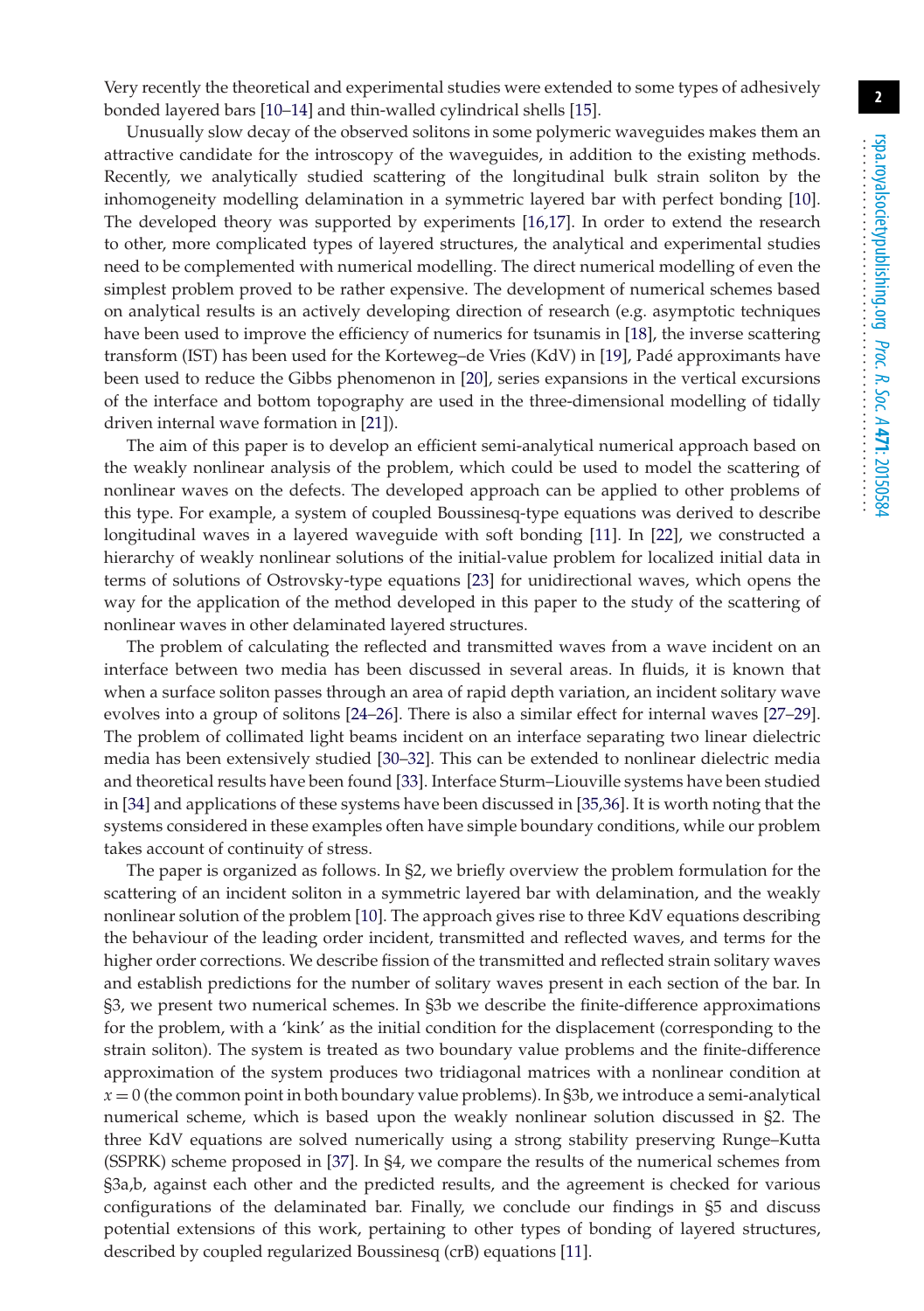## 2. Weakly nonlinear solution

We consider the scattering of a long longitudinal strain solitary wave in a perfectly bonded twolayered bar with delamination at  $x > 0$  [\(figure 1\)](#page-3-0). The material of the layers is assumed to be the same (symmetric bar), while the material to the left and to the right of the  $x = 0$  cross-section can be different. The problem is described by the following set of regularized non-dimensional equations [\[10\]](#page-17-7)

$$
u_{tt}^- - u_{xx}^- = \epsilon [-12u_x^- u_{xx}^- + 2u_{txx}^-] , \quad x < 0
$$
 (2.1)

$$
u_{tt}^{+} - c^{2}u_{xx}^{+} = \epsilon [-12\alpha u_{x}^{+} u_{xx}^{+} + 2\frac{\beta}{c^{2}} u_{ttxx}^{+}], \quad x > 0,
$$
\n
$$
(2.1)
$$

and  $u_{tt}^+$ 

with appropriate initial conditions

$$
u^{\pm}(x,0) = F^{\pm}(x),
$$
\n(2.2)

and associated continuity conditions

$$
u^-|_{x=0} = u^+|_{x=0} \tag{2.3}
$$

and

$$
u_x^- + \epsilon [-6(u_x^-)^2 + 2u_{ttx}^-]_{x=0} = c^2 u_x^+ + \epsilon \left[ -6\alpha (u_x^+)^2 + 2\frac{\beta}{c^2} u_{ttx}^+ \right] \Big|_{x=0}, \tag{2.4}
$$

where  $c, \alpha$  and  $\beta$  are constants defined by the geometrical and physical parameters of the structure, while  $\epsilon$  is the small wave amplitude parameter. The functions  $u^-(x,t)$  and  $u^+(x,t)$ describe displacements in the bonded and delaminated areas of the structure, respectively. Condition (2.3) is continuity of longitudinal displacement, while condition (2.4) is the continuity of stress. In order to reduce the number of parameters in our numerical experiments, in what follows we will use the values presented in [\[10\]](#page-17-7), namely that  $\alpha = 1$  and

$$
\beta = \frac{n^2 + k^2}{n^2(1 + k^2)},\tag{2.5}
$$

where *n* represents the number of layers in the structure and *k* is defined by the geometry of the waveguide. Referring to [figure 1,](#page-3-0) the cross section  $x = 0$  has width 2*a* and the height of each layer is  $2b/n$ . In terms of these values,  $k = b/a$  and, as there are two layers in this example,  $n = 2$ . In §4, we consider various configurations of the bar.

#### (a) Derivation of KdV equations

Let us consider a weakly nonlinear solution to (2.1) of the form [\[10\]](#page-17-7)

$$
u^- = I(\xi_-, X) + R(\eta_-, X) + \epsilon P(\xi_-, \eta_-, X) + O(\epsilon^2)
$$
  
and  

$$
u^+ = T(\xi_+, X) + \epsilon Q(\xi_+, \eta_+, X) + O(\epsilon^2),
$$

where the characteristic variables are given by

$$
\xi_{-} = x - t
$$
,  $\xi_{+} = x - ct$ ,  $\eta_{-} = x + t$ ,  $\eta_{+} = x + ct$  and  $X = \epsilon x$ .

Here, the functions *I*(ξ−, *X*), *R*(η−, *X*) and *T*(ξ+, *X*) describe the leading order incident, reflected and transmitted waves, respectively, while the functions  $P(\xi_-, \eta_-, X)$  and  $Q(\xi_+, \eta_+, X)$  describe the higher order corrections. Substituting this weakly nonlinear solution into (2.1) the system is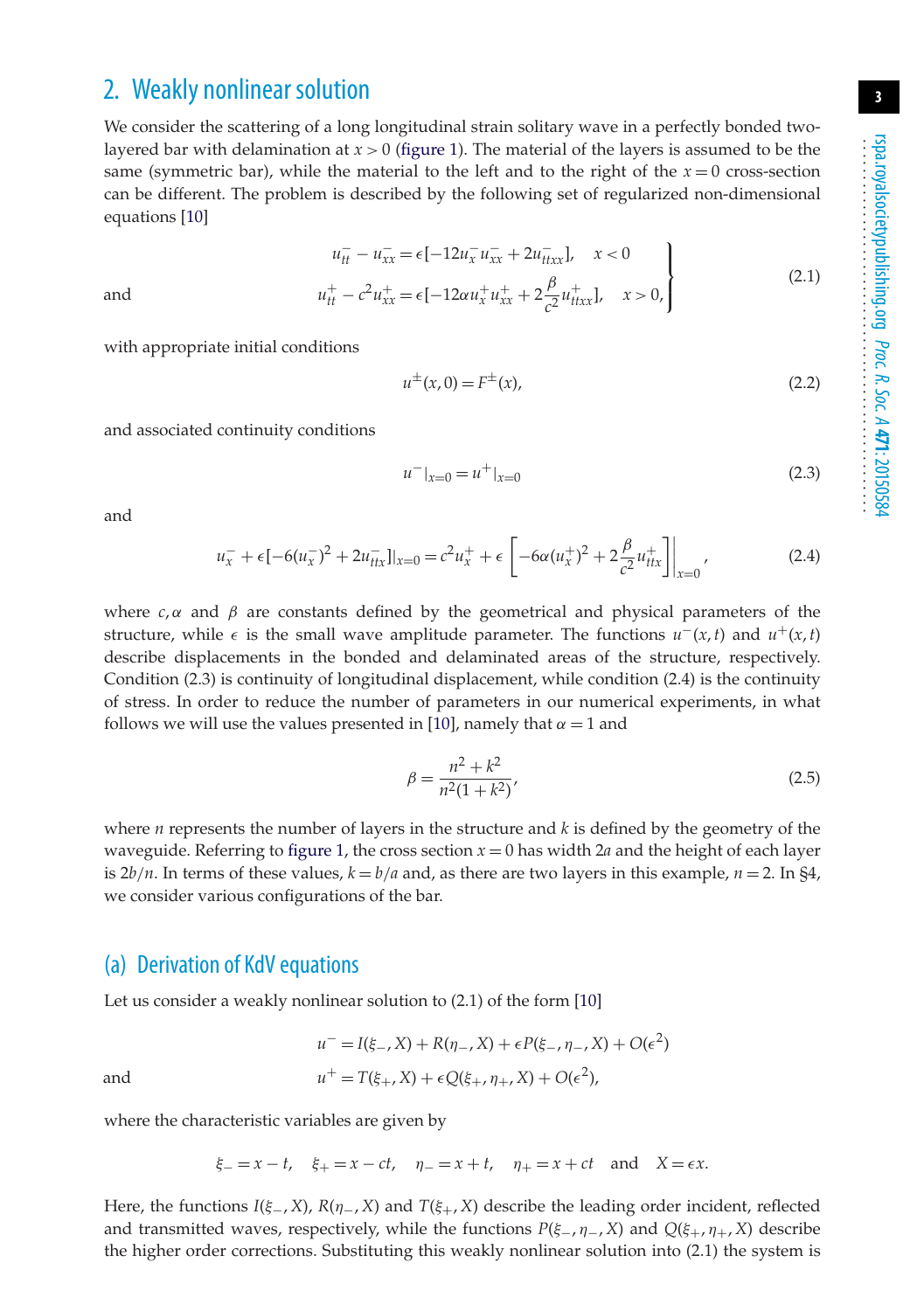

<span id="page-3-0"></span>**Figure 1.** Two-layered symmetric bar with delamination at*x* > 0. (Online version in colour.)

satisfied at leading order, while at  $O(\epsilon)$  we have

$$
-2P_{\xi-\eta-} = (I_X - 3I_{\xi-}^2 + I_{\xi-\xi-\xi-})_{\xi-} + (R_X - 3R_{\eta-}^2 + R_{\eta-\eta-\eta-})_{\eta-} - 6(RI_{\xi-} + IR_{\eta-})_{\xi-\eta-}.
$$
(2.6)

To leading order the right-propagating incident wave

$$
I = \int \tilde{I} \, \mathrm{d}\xi \tag{2.7}
$$

is defined by the solution of the KdV equation

$$
\tilde{I}_X - 6\tilde{I}\tilde{I}_{\xi-} + \tilde{I}_{\xi-\xi-\xi-} = 0.
$$
\n(2.8)

Similarly, the reflected wave

$$
R = \int \tilde{R} d\eta_{-},\tag{2.9}
$$

satisfies the KdV equation

$$
\tilde{R}_X - 6\tilde{R}\tilde{R}_{\eta_-} + \tilde{R}_{\eta_- \eta_- \eta_-} = 0.
$$
\n(2.10)

Substituting these conditions into (2.6) and integrating with respect to both characteristic variables, we obtain an expression for higher order terms satisfying

$$
P = 3(RI_{\xi-} + IR_{\eta-}) + \phi(\xi-, X) + \psi(\eta-, X),
$$
\n(2.11)

where  $\phi(\xi_{-}, X)$ ,  $\psi(\eta_{-}, X)$  are arbitrary functions. The first radiation condition requires that the solution to the problem should not change the incident wave (see [\[10\]](#page-17-7) for the discussion of the radiation conditions). In our problem, the incident wave is the solitary wave solution of the KdV equation (2.8), with corrections at  $O(\epsilon^2)$ . Therefore, the radiation condition implies that  $\phi(\xi_{-}, X) = 0$ . We find  $\psi(\eta_{-}, X)$  from conditions (2.3) and (2.4) later. A similar calculation for the second equation in (2.1) gives

$$
-2c^2Q_{\xi+\eta_+} = (c^2T_X - 3T_{\xi_+}^2 + \beta T_{\xi+\xi+\xi_+})_{\xi_+}.
$$
\n(2.12)

We are looking for the leading order transmitted wave satisfying

$$
T = \int \tilde{T} d\xi_{+}, \qquad (2.13)
$$

where

$$
\tilde{T}_X - \frac{6}{c^2} \tilde{T} \tilde{T}_{\xi_+} + \frac{\beta}{c^2} \tilde{T}_{\xi + \xi + \xi_+} = 0, \tag{2.14}
$$

and higher order corrections are given by

$$
Q = q(\xi_+, X) + r(\eta_+, X),
$$
\n(2.15)

where  $q(\xi_{+}, X)$ ,  $r(\eta_{+}, X)$  are arbitrary functions. The second radiation condition states that if the incident wave is right-propagating, then there should be no left-propagating waves in the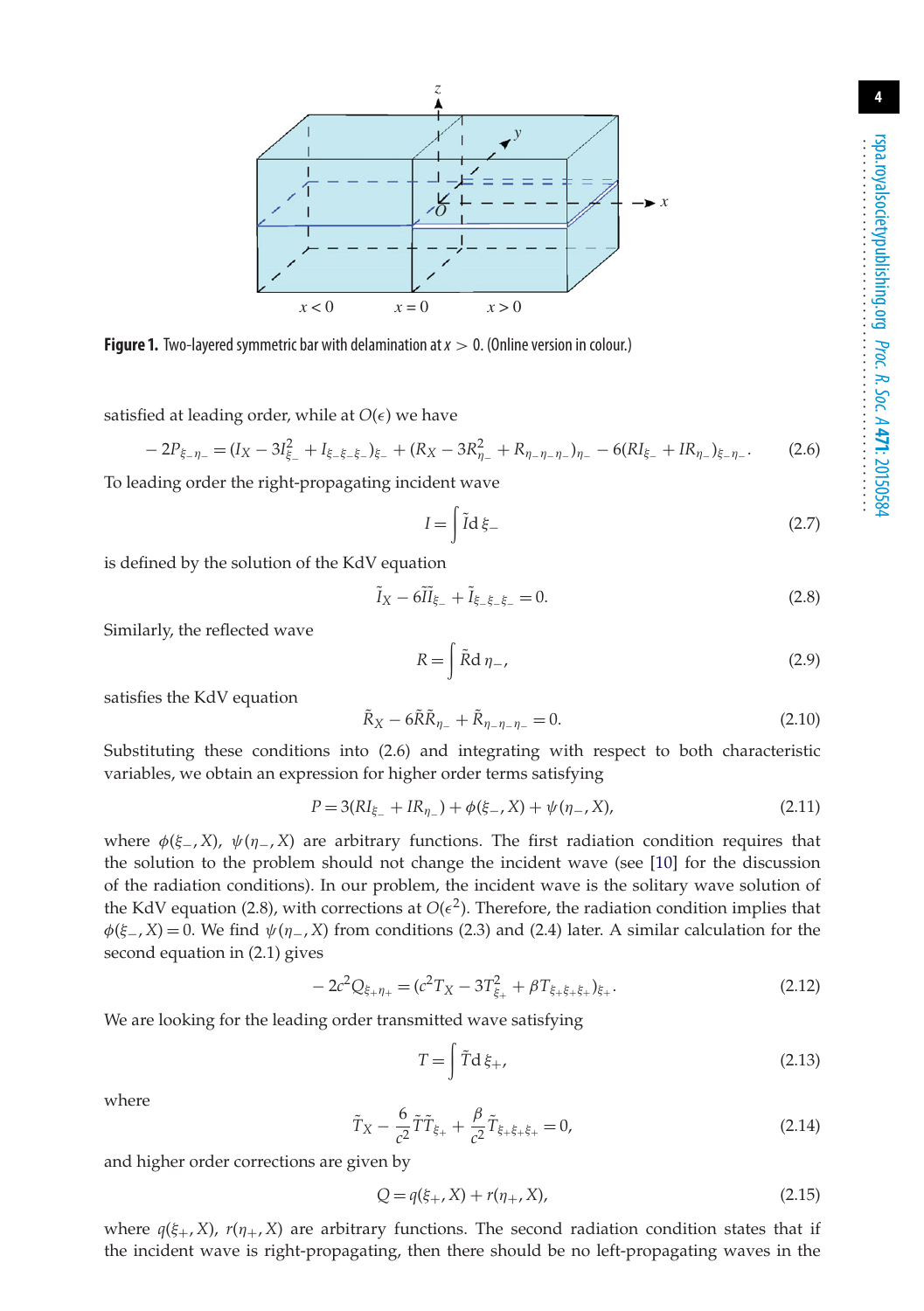transmitted wave field. Thus,  $r(\eta_+, X) = 0$ . From (2.3), we see

 $u_t^-|_{x=0} = u_t^+|_{x=0}$ 

so to leading order we have

$$
I_{\xi_{-}}|_{x=0} - R_{\eta_{-}}|_{x=0} = cT_{\xi_{+}}|_{x=0},
$$
\n(2.16)

and at  $O(\epsilon)$ 

$$
\psi_{\eta_-}|_{x=0} + c q_{\xi_+}|_{x=0} = 3(I_{\xi_-\xi_-}R - IR_{\eta_-\eta_-})|_{x=0} = f(t,X)|_{x=0}.
$$
\n(2.17)

Similarly for (2.4) we have, to leading order

$$
I_{\xi-}|_{x=0} + R_{\eta-}|_{x=0} = c^2 T_{\xi+}|_{x=0},\tag{2.18}
$$

and at  $O(\epsilon)$ 

$$
\psi_{\eta_-}|_{x=0} - c^2 q_{\xi_+}|_{x=0} = [-(I_X - 6I_{\xi_-}^2 + 2I_{\xi_{-}\xi_{-}\xi_{-}}) - (R_X - 6R_{\eta_-}^2 + 2R_{\eta_{-\eta_{-\eta_{-}}}}) \n+ c^2 T_X - 6T_{\xi_+}^2 + 2\beta T_{\xi_{+}\xi_{+}\xi_{+}} - 3(IR_{\eta_{-\eta_{-}}} + I_{\xi_{-}\xi_{-}}R)]|_{x=0} \n= g(t, X)|_{x=0}.
$$
\n(2.19)

Using (2.16) and (2.18), we can derive initial conditions for the previously derived KdV equations, defining both reflected and transmitted 'strain' waves at  $x = 0$  in terms of the incident wave, i.e.

$$
R|_{x=0} = C_R I|_{x=0} \quad \text{and} \quad T|_{x=0} = C_T I|_{x=0}, \tag{2.20}
$$

where

$$
C_{\rm R} = \frac{c-1}{c+1} \tag{2.21}
$$

and

$$
C_{\rm T} = \frac{2}{c(c+1)},
$$
\n(2.22)

are the reflection and transmission coefficients, respectively. It is worth noting that, if the materials are the same in the bonded and delaminated areas  $(c=1)$ , then  $C_T = 1$ ,  $C_R = 0$  and there is no leading order reflected wave.

We can now simplify (2.17) and (2.19) using the KdV equations (2.8), (2.10), (2.14) and relations (2.20) to obtain

$$
f(t, X)|_{x=0} = [3(R + C_R I)I_{\xi - \xi -}]|_{x=0}
$$
\n(2.23)

and

$$
g(t, X)|_{x=0} = [3(1 + C_R^2 - C_T^2)I_{\xi^-}^2 - (1 + C_R - \beta c^{-2}C_T)I_{\xi - \xi - \xi^-} - 3(R - C_R I)I_{\xi - \xi^-}]|_{x=0}.
$$
 (2.24)

Considering (2.17) and (2.19), we have

$$
\psi_{\eta_-}|_{x=0} = \frac{1}{1+c} [cf(t,X) + g(t,X)]|_{x=0}
$$
\n(2.25)

and

$$
q_{\xi+}|_{x=0} = \frac{1}{c(1+c)} [f(t,X) - g(t,X)]|_{x=0}.
$$
\n(2.26)

The functions *f*, *g* are now completely defined in terms of the leading order incident, reflected and transmitted waves. We restore the dependence of  $f$  and  $g$  on their respective characteristic variables to obtain

$$
\psi(\eta_{-}, X) = \frac{1}{1+c} \int [cf(\eta_{-}, X) + g(\eta_{-}, X)] d\eta_{-}
$$
\n(2.27)

and

$$
q(\xi_{+}, X) = \frac{1}{c(1+c)} \int \left[ f\left(-\frac{\xi_{+}}{c}, X\right) - g\left(-\frac{\xi_{+}}{c}, X\right) \right] d\xi_{+}.
$$
 (2.28)

The constants of integration in the KdV equations and (2.27), (2.28) should be found from additional physical conditions.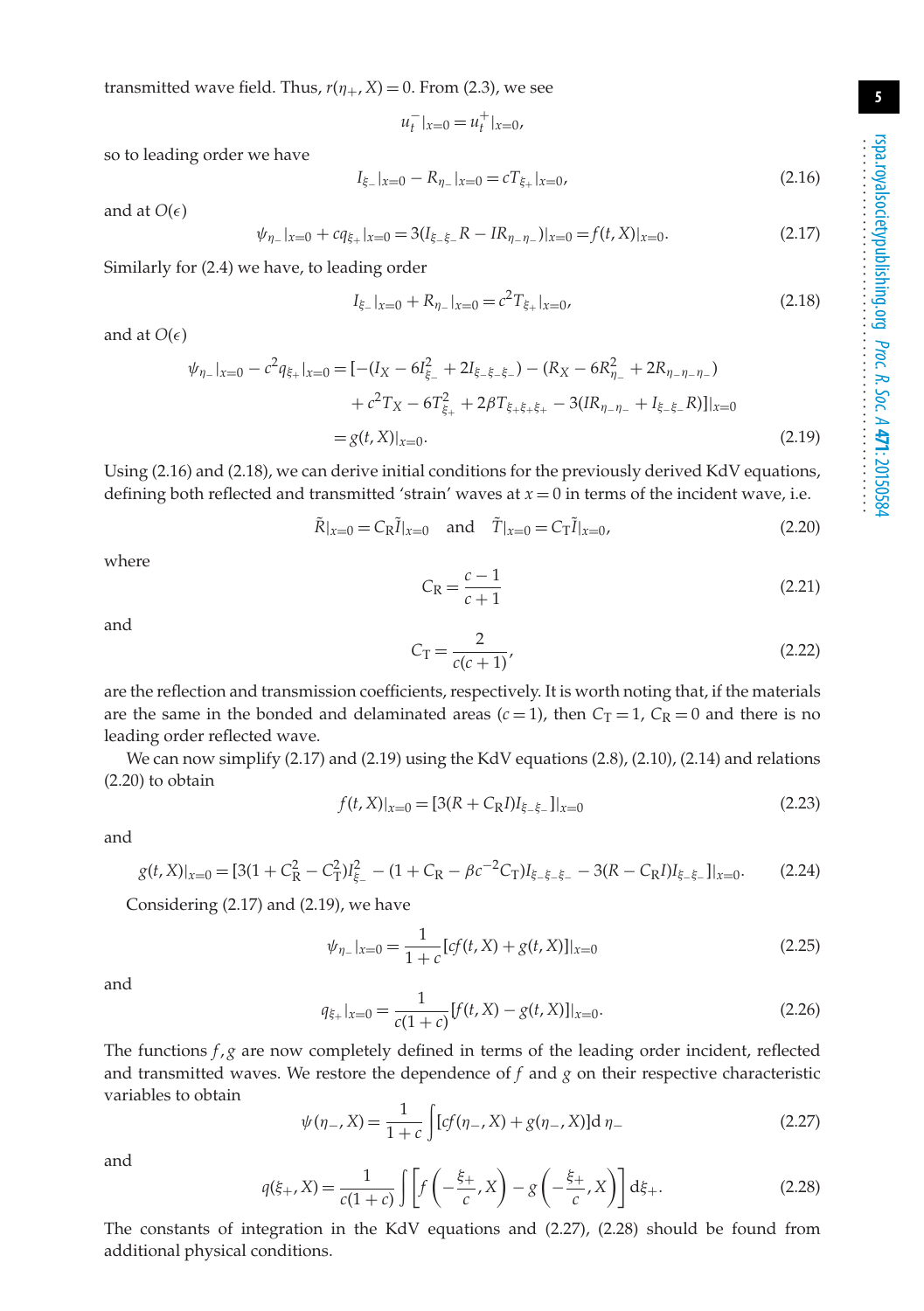#### (b) Fission

We can rewrite the transmitted wave equation in the canonical form

$$
U_{\tau}-6UU_{\chi}+U_{\chi\chi\chi}=0,
$$

via the change of variables

$$
U = \frac{1}{\beta}\tilde{T}, \quad \tau = \frac{\beta}{c^2}X \quad \text{and} \quad \chi = \xi_+.
$$
 (2.29)

The method of the IST [\[38\]](#page-18-15) can be used to determine the solution for the KdV equation. We make a similar approximation to what was done in [\[26\]](#page-18-5), for a soliton moving into a region with different properties, neglecting some short waves as the soliton moves over the  $x = 0$  cross section. We define the transmitted wave field by the spectrum of the Schrödinger equation

$$
\Psi_{\chi\chi} + [\lambda - U(\chi)]\Psi = 0,\tag{2.30}
$$

where the potential is given by

$$
U(\chi) = -A \operatorname{sech}^2\left(\frac{\chi}{l}\right), \quad A = \frac{v}{\beta c(1+c)}, \quad l = \frac{2c}{\sqrt{v}}.\tag{2.31}
$$

The sign of *A* will determine whether any solitary waves are present in the transmitted wave field. If *A* < 0, the transmitted wave field will not contain any solitons and the initial pulse will degenerate into a dispersive wave train. However when  $A > 0$ , there will always be at least one discrete eigenvalue, corresponding to at least one solitary wave in the transmitted wave field, and accompanying radiation determined by the continuous spectrum. It is worth noting that, in some cases, more than one secondary soliton can be produced from the single initial soliton, referred to as fission of a soliton [\[24–](#page-18-4)[26\]](#page-18-5).

The discrete eigenvalues of (2.30) take the form (e.g. [\[39\]](#page-18-16))

$$
\lambda = -k_n^2, \quad \text{where } k_n = \frac{1}{2l} [(1 + 4Al^2)^{1/2} - (2n - 1)], \quad n = 1, 2, \dots, N. \tag{2.32}
$$

The number of solitary waves produced in the delaminated area, *N*, is given by the largest integer satisfying the inequality

$$
N < \frac{1}{2} \left( \sqrt{1 + \frac{4\delta^2}{\pi^2}} + 1 \right),\tag{2.33}
$$

where

$$
\delta = \pi \sqrt{Al} = 2\pi \sqrt{\frac{c}{\beta(1+c)}}.
$$

In the above, the parameters  $\beta$  and  $c$  depend on the properties of the material and the geometry of the waveguide. We can see from (2.33) that, for small  $\delta$ , there will always be one soliton while, as  $\delta$  increases, more solitons will emerge. As  $\tau \to +\infty$ , the solution will evolve into a train of solitary waves, ordered by their heights, propagating to the right and some dispersive radiation (a dispersive wave train) propagating to the left (in the moving reference frame), i.e.

$$
U \sim -\sum_{n=1}^{N} 2k_n^2 \operatorname{sech}^2(k_n(\chi - 4k_n^2 \tau - \chi_n)) + \operatorname{radiation}, \tag{2.34}
$$

where  $\chi_n$  is the phase shift.

Is soliton fission possible if the waveguide is made of one and the same material? This requires setting  $c = 1$ . We find that fission can occur and is dependent upon the geometry of the waveguide.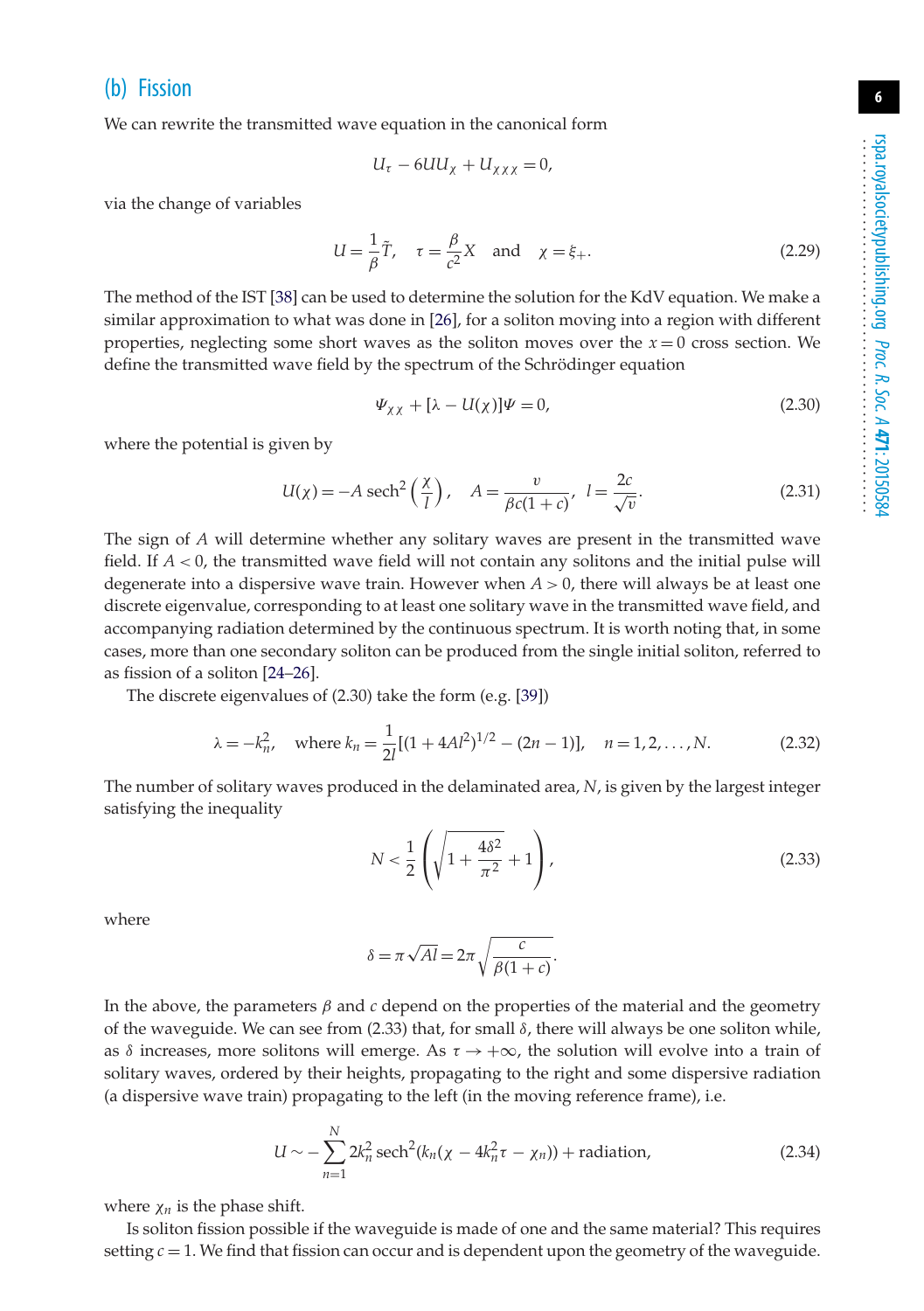Recall the expression for  $\beta$  given in (2.5), where *n* is the number of layers and  $k = b/a$ . The number of solitary waves produced is the largest integer satisfying

$$
N < \frac{1}{2} \left( \sqrt{1 + 8n^2 \frac{1 + k^2}{n^2 + k^2}} + 1 \right).
$$

This gives rise to a series of predictions based upon the value of  $\beta$  and these will be checked in §4.

A similar description can be made for the reflected wave, which is already written in canonical form in (2.10), making use of the 'initial condition' and reflection coefficient as presented in (2.20) and (2.21), respectively. The wave field is defined by the spectrum of the Schrödinger equation (2.30), where the potential *U* is given by

$$
U(\chi) = -B \operatorname{sech}^2\left(\frac{\chi}{m}\right), \quad B = \frac{v}{2}C_R = \frac{v(c-1)}{2(c+1)}, \ m = \frac{2}{\sqrt{v}},
$$

where we have used (2.21). It is clear that the sign of *B* is dependent upon the sign of the reflection coefficient  $C_R$ . If  $c < 1$ , then *B* is negative and the reflected wave field does not contain any solitary waves. The initial pulse will degenerate into a dispersive wave train. For  $c > 1$ , *B* is positive and there will be at least one solitary wave present in the reflected wave field, accompanied by radiation. The solitary waves can be described using formulae (2.32) and (2.33) and making the change  $A \rightarrow B$ , and  $l \rightarrow m$ .

If  $c = 1$  (the structure is of one and the same material), then  $C_R = 0$  and there is no leading order reflected wave.

## 3. Numerical schemes

To numerically solve equations (2.1), with continuity conditions (2.3) and (2.4), we consider two numerical schemes. The first builds on the scheme for a single Boussinesq equation [\[22\]](#page-18-2), treating the problem as two boundary value problems (BVPs) with the continuity conditions defining the interaction between the two problems. The second approach is a semi-analytical method that solves the equations derived in §2 using an SSPRK scheme (see [\[37,](#page-18-14)[40,](#page-18-17)[41\]](#page-18-18) for method and [\[42\]](#page-18-19) for examples).

#### (a) Direct finite-difference scheme

Firstly, we consider the Boussinesq-type equations posed in §2. Discretizing the domain [−*L*, *L*] × [0, *T*] into a grid with equal spacings  $h = \Delta x$  and  $\kappa = \Delta t$ , the analytical solution  $u^{\pm}(x, t)$  is approximated by the exact solution of the finite difference scheme  $u^{\pm}(ih, jk)$ , denoted  $u^{\pm}_{i,j}$ . We make use of first-order and second-order central difference approximations in the main equations, namely

$$
u_x^{\pm} = \frac{u_{i+1,j}^{\pm} - u_{i-1,j}^{\pm}}{2h}, \quad u_{xx}^{\pm} = \frac{u_{i+1,j}^{\pm} - 2u_{i,j}^{\pm} + u_{i-1,j}^{\pm}}{h^2}, \quad u_{tt}^{\pm} = \frac{u_{i,j+1}^{\pm} - 2u_{i,j}^{\pm} + u_{i,j-1}^{\pm}}{\kappa^2}.
$$

and the approximation for  $u_{ttx}^{\pm}$  can be obtained iteratively using the approximations for  $u_{tt}^{\pm}$  and  $u_{xx}^{\pm}$ . To simplify the obtained expressions, we introduce the notation

$$
D_{xx}(u_{i,j}^-) = u_{i+1,j}^- - 2u_{i,j}^- + u_{i-1,j}^-.
$$

Substituting these into system (2.1) gives

$$
-2\epsilon u_{i+1,j+1}^{-} + (4\epsilon + h^2)u_{i,j+1}^{-} - 2\epsilon u_{i-1,j+1}^{-} = (\kappa^2 - 4\epsilon)D_{xx}(u_{i,j}^{-})
$$
  
+ 
$$
2h^2 u_{i,j}^{-} - \frac{6\epsilon \kappa^2}{h} \left[ (u_{i+1,j}^{-})^2 - (u_{i-1,j}^{-})^2 - 2u_{i+1,j}^{-}u_{i,j}^{-} + 2u_{i,j}^{-}u_{i-1,j}^{-} \right]
$$
  
+ 
$$
2\epsilon u_{i+1,j-1}^{-} - (4\epsilon + h^2)u_{i,j-1}^{-} + 2\epsilon u_{i-1,j-1}^{-} \tag{3.1}
$$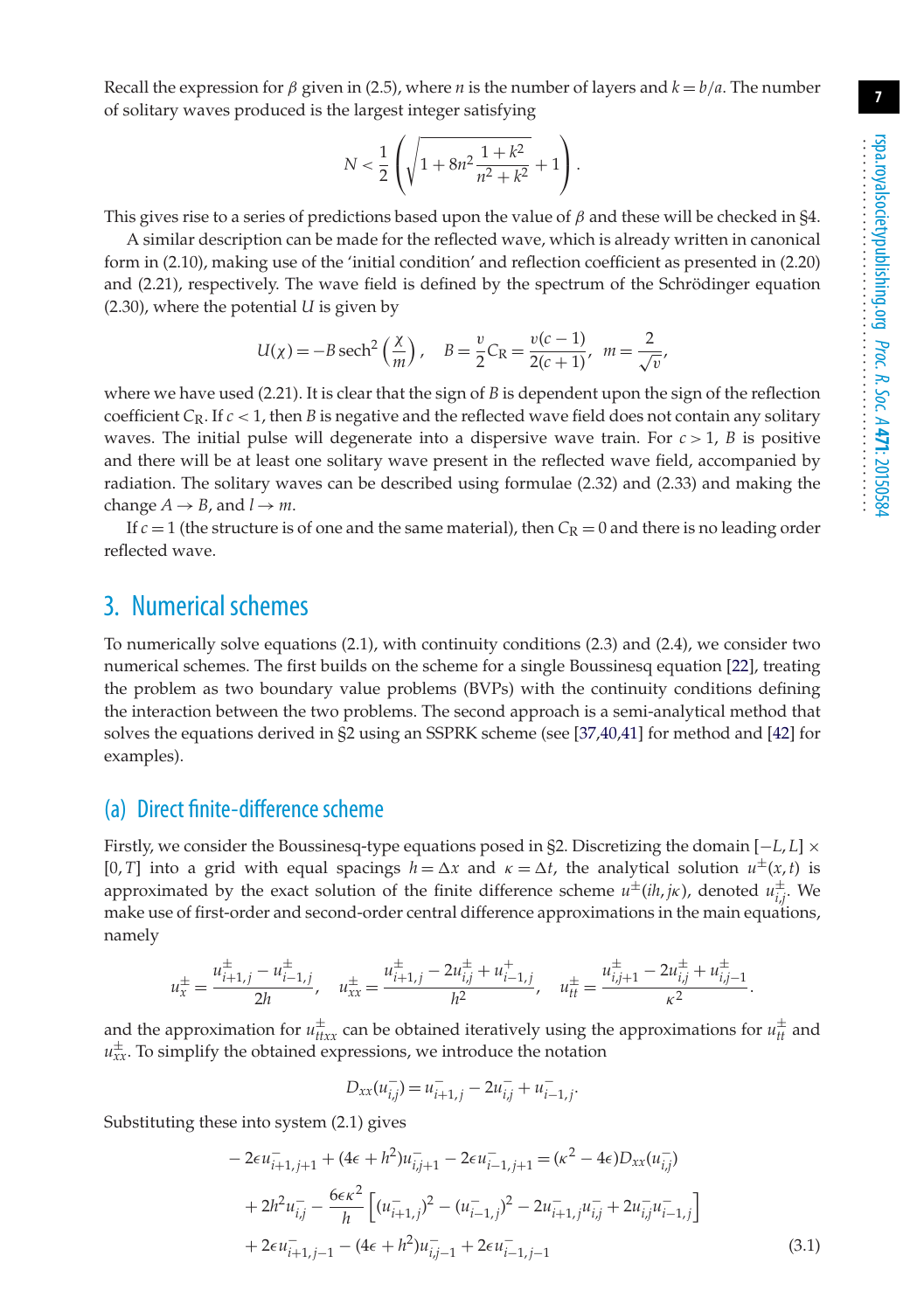and

$$
-\frac{2\epsilon\beta}{c^2}u_{i+1,j+1}^+ + \left(\frac{4\epsilon\beta}{c^2} + h^2\right)u_{i,j+1}^+ - \frac{2\epsilon\beta}{c^2}u_{i-1,j+1}^+ = \left(\kappa^2c^2 - \frac{4\epsilon\beta}{c^2}\right)D_{xx}(u_{i,j}^+) + 2h^2u_{i,j}^+ - \frac{6\epsilon\kappa^2}{h}\left[(u_{i+1,j}^+)^2 - (u_{i-1,j}^+)^2 - 2u_{i+1,j}^+u_{i,j}^+ + 2u_{i,j}^+u_{i-1,j}^+\right] + \frac{2\epsilon\beta}{c^2}u_{i+1,j-1}^+ - \left(\frac{4\epsilon\beta}{c^2} + h^2\right)u_{i,j-1}^+ + \frac{2\epsilon\beta}{c^2}u_{i-1,j-1}^+.
$$
 (3.2)

Assuming the domain can be discretized, we denote

$$
N = \frac{L}{h},\tag{3.3}
$$

and therefore continuity condition (2.3) becomes

$$
u_{N,j+1}^- = u_{N,j+1}^+.\tag{3.4}
$$

In the continuity condition (2.4), we make use of the central difference approximations presented above, and introduce 'ghost points' of the form  $u_{N+1,j+1}^-$  and  $u_{N-1,j+1}^+$ . Therefore, (2.4) becomes

$$
4h\kappa^{2}(u_{N+1,j+1}^{-} - u_{N-1,j+1}^{-}) - 12\kappa^{2}\epsilon \left[ (u_{N+1,j+1}^{-})^{2} + (u_{N-1,j+1}^{-})^{2} - 2u_{N+1,j+1}^{-}u_{N-1,j+1}^{-} \right] + 8h\epsilon (u_{N+1,j+1}^{-} - u_{N-1,j+1}^{-} - 2u_{N+1,j}^{-} + 2u_{N-1,j}^{-} + u_{N+1,j-1}^{-} - u_{N-1,j-1}^{-}) = 4c^{2}h\kappa^{2}(u_{N+1,j+1}^{+} - u_{N-1,j+1}^{+}) - 12\kappa^{2}\epsilon \left[ (u_{N+1,j+1}^{+})^{2} + (u_{N-1,j+1}^{+})^{2} - 2u_{N+1,j+1}^{+}u_{N-1,j+1}^{+} \right] + 8\frac{\beta}{c^{2}}h\epsilon (u_{N+1,j+1}^{+} - u_{N-1,j+1}^{+} - 2u_{N+1,j}^{+} + 2u_{N-1,j}^{+} + u_{N+1,j-1}^{+} - u_{N-1,j-1}^{+}). \tag{3.5}
$$

As we are considering localized initial data for strains, if we take *L* large enough then we can enforce zero boundary conditions for the strain, i.e.  $u_x = 0$ . Therefore, applying a central difference approximation to this condition, we have

$$
\frac{u_{1,j+1}^{-} - u_{-1,j+1}^{-}}{2h} = 0 \Rightarrow u_{1,j+1}^{-} = u_{-1,j+1}^{-} \text{ and } u_{2N+1,j+1}^{+} = u_{2N-1,j+1}^{+} \tag{3.6}
$$

and we now solve for the boundary points using these relations. We note that (3.1) and (3.2) form tridiagonal systems, specifically for the values  $i = 0, \ldots, N$  and  $i = N, \ldots, 2N$ . Denoting the righthand side of (3.1) as  $f_i$  and the right-hand side of (3.2) as  $g_i$ , we make a rearrangement around the central boundary, namely

$$
\tilde{f}_N = f_N + 2\epsilon u_{N+1,j+1}^-
$$
 and  $\tilde{g}_N = g_N + 2\epsilon \frac{\beta}{c^2} u_{N-1,j+1}^+$ . (3.7)

The equation system for  $i = 0, \ldots, N$  can be written in matrix form as

$$
\begin{pmatrix}\n4\epsilon + h^2 & -4\epsilon \\
-2\epsilon & 4\epsilon + h^2 & -2\epsilon \\
\vdots & \ddots & \vdots \\
-2\epsilon & 4\epsilon + h^2 & -2\epsilon \\
& \ddots & \ddots \\
-2\epsilon & 4\epsilon + h^2\n\end{pmatrix}\n\begin{pmatrix}\nu_{0,j+1} \\ u_{1,j+1} \\ \vdots \\ u_{1,j+1} \\ u_{N,j+1} \end{pmatrix}\n=\n\begin{pmatrix}\nf_0 \\ f_1 \\ \vdots \\ f_{N-1} \\ f_N \end{pmatrix},\n\tag{3.8}
$$

with a similar system for  $i = N, \ldots, 2N$ . This system is tridiagonal and therefore we can use the Thomas algorithm (e.g. [\[43\]](#page-18-20)) to solve both tridiagonal systems in terms of  $u_{N+1,j+1}^-$  and  $u_{N-1,j+1}^+$ , respectively. This intermediary solution is then substituted into (3.5) to obtain a nonlinear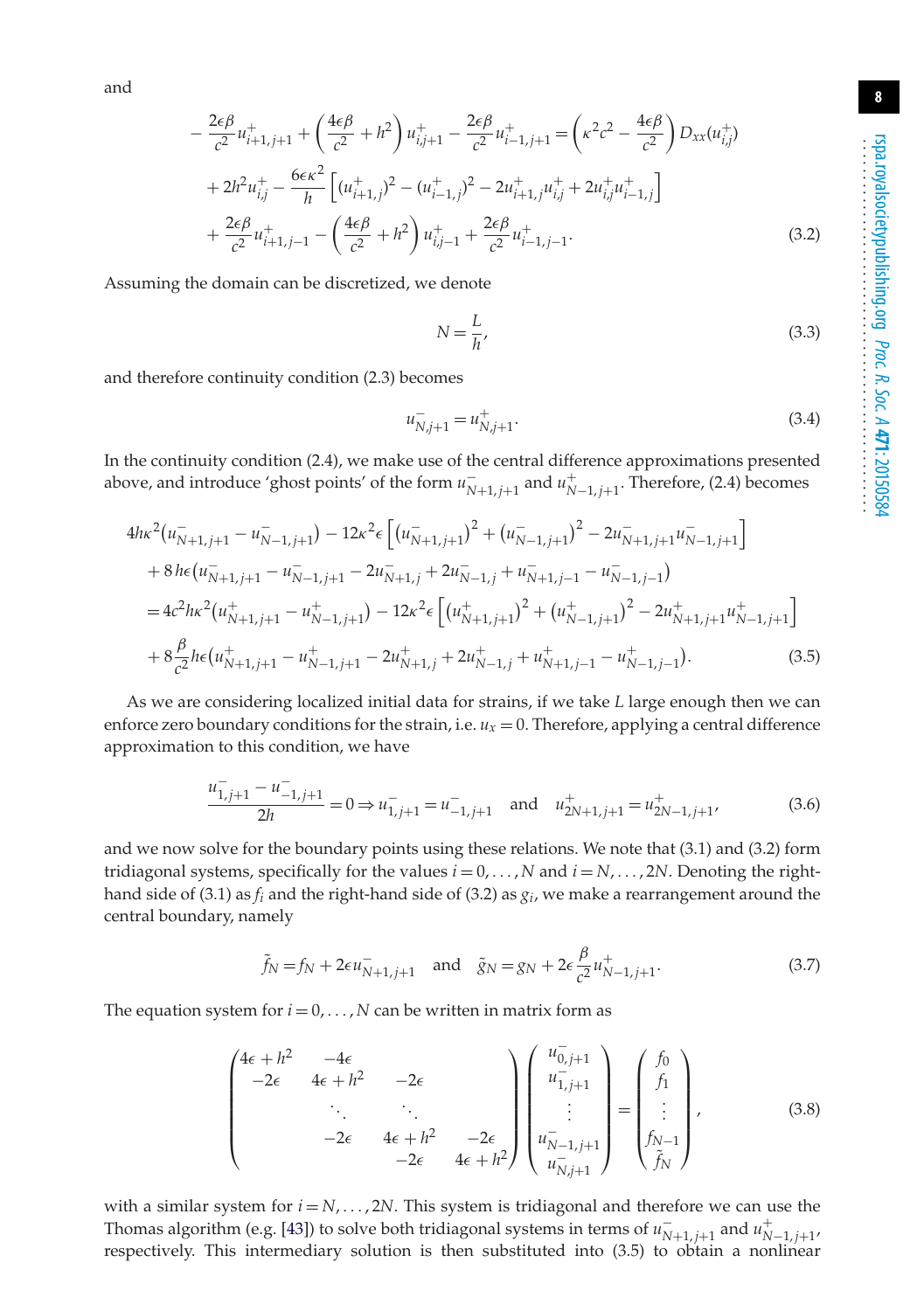equation in terms of one of the ghost points, which can then be used to determine the solution for this time step. To obtain this expression, we denote

$$
u_{N,j+1}^{-} = \phi_1^{-} + \psi_1^{-} u_{N+1,j+1}^{-}, \quad u_{N,j+1}^{+} = \phi_1^{+} + \psi_1^{+} u_{N-1,j+1}^{+},
$$
  
\n
$$
u_{N-1,j+1}^{-} = \phi_2^{-} + \psi_2^{-} u_{N+1,j+1}^{-}
$$
 and 
$$
u_{N+1,j+1}^{+} = \phi_2^{+} + \psi_2^{+} u_{N-1,j+1}^{+}
$$
 (3.9)

where we calculate the coefficients  $\phi_1^{\pm}$ ,  $\psi_1^{\pm}$ ,  $\phi_2^{\pm}$  and  $\psi_2^{\pm}$  from (3.8) and the associated system for the second equation. To solve this system in terms of the ghost point  $u_{N+1,j+1}^-$ , we firstly express the variables  $u_{N-1,j+1}^+$  and  $u_{N+1,j+1}^+$  in terms of this ghost point. Therefore, denoting  $u = u_{N+1,j+1}^$ for brevity, we make use of (3.4) and obtain

$$
u_{N-1,j+1}^{+} = \frac{\phi_1^{-} - \phi_1^{+} + \psi_1^{-} u}{\psi_1^{+}} \quad \text{and} \quad u_{N+1,j+1}^{+} = \phi_2^{+} + \frac{\psi_2^{+}}{\psi_1^{+}} (\phi_1^{-} - \phi_1^{+} + \psi_1^{-} u). \tag{3.10}
$$

Substituting (3.9) and (3.10) into (3.5), we can find a quadratic equation for *u* of the form

$$
h_0(u_{N+1,j+1}^-)^2 + h_1 u_{N+1,j+1}^- + h_2 = 0,
$$
\n(3.11)

where we have

$$
h_0 = -12\kappa^2 \epsilon \left[ (\psi_2^-)^2 - 2\psi_2^- + 1 \right] + 12\kappa^2 \epsilon \left( \frac{\psi_1^-}{\psi_1^+} \right)^2 \left[ (\psi_2^+)^2 - 2\psi_2^+ + 1 \right],
$$
  
\n
$$
h_1 = (1 - \psi_2^-)(4h\kappa^2 + 8h\epsilon + 24\kappa^2 \epsilon \phi_2^-) + (1 - \psi_2^+) \left( \frac{\psi_1^-}{\psi_1^+} \right)
$$
  
\n
$$
\times (4c^2h\kappa^2 + 8\beta c^{-2}h\epsilon - 24\kappa^2 \epsilon \phi_2^+) + 24\kappa^2 \epsilon \frac{\psi_1^- (\phi_1^- - \phi_1^+)}{(\psi_1^+)^2} \left[ (\psi_2^+)^2 - 2\psi_2^+ + 1 \right]
$$
  
\n
$$
h_2 = -\phi_2^- (4h\kappa^2 + 8h\epsilon) - 12\kappa^2 \epsilon (\phi_2^-)^2
$$
  
\n
$$
+ 8h\epsilon (-2u_{N+1,j}^- + 2u_{N-1,j}^- + u_{N+1,j-1}^- - u_{N-1,j-1}^-)
$$
  
\n
$$
+ 12\kappa^2 \epsilon \left[ (\phi_2^+)^2 + \left( \frac{\phi_1^- - \phi_1^+}{\psi_1^+} \right)^2 \left[ (\psi_2^+)^2 - 2\psi_2^+ + 1 \right] + 2(\psi_2^+ - 1) \left( \frac{\phi_2^+ (\phi_1^- - \phi_1^+)}{\psi_1^+} \right) \right]
$$

and

$$
a_2 = -\phi_2^-(4h\kappa^2 + 8h\epsilon) - 12\kappa^2\epsilon(\phi_2^-)^2
$$
  
+ 8h\epsilon(-2u\_{N+1,j}^- + 2u\_{N-1,j}^- + u\_{N+1,j-1}^- - u\_{N-1,j-1}^-)   
+ 12\kappa^2\epsilon \left[ (\phi\_2^+)^2 + \left(\frac{\phi\_1^- - \phi\_1^+}{\psi\_1^+}\right)^2 [(\psi\_2^+)^2 - 2\psi\_2^+ + 1] \right.  
+ 2(\psi\_2^+ - 1) \left( \frac{\phi\_2^+(\phi\_1^- - \phi\_1^+)}{\psi\_1^+} \right) \left. \right]  
- (4c^2hx^2 + 8\beta c^{-2}he) \left[ \phi\_2^+ + \frac{\phi\_1^- - \phi\_1^+}{\psi\_1^+} (\psi\_2^+ - 1) \right]  
- 8\beta c^{-2}he(-2u\_{N+1,j}^+ + 2u\_{N-1,j}^+ + u\_{N+1,j-1}^+ - u\_{N-1,j-1}^+). \tag{3.12}

In order to simplify the above equations, we need to find expressions for the coefficients in (3.9), so we consider the intermediary steps in the Thomas algorithm to obtain explicit representations. By considering the intermediary steps, we can deduce that, for *N* large enough, we can set  $\psi_1^- = \psi_1^+$ and  $\psi_2^- = \psi_2^+$  (this has been confirmed by numerical calculation) and therefore  $h_0 \equiv 0$ . This leads to the result

$$
u_{N+1,j+1}^- = -\frac{h_2}{h_1},\tag{3.13}
$$

and therefore we can determine  $u_{N,j+1}^-, u_{N,j+1}^+$  and similarly  $u_{N-1,j+1}^-$  and  $u_{N+1,j+1}^+$ . These values can be substituted into the implicit solution of the tridiagonal system to determine the solution at each time step. It is worth noting that this scheme is second order.

To determine the initial condition, we differentiate (2.1) and denote  $\varepsilon(x, t) = u_x^{\pm}(x, t)$ . The initial condition is then taken as the exact solitary wave solution of this equation for  $\varepsilon(x, t)$ , and therefore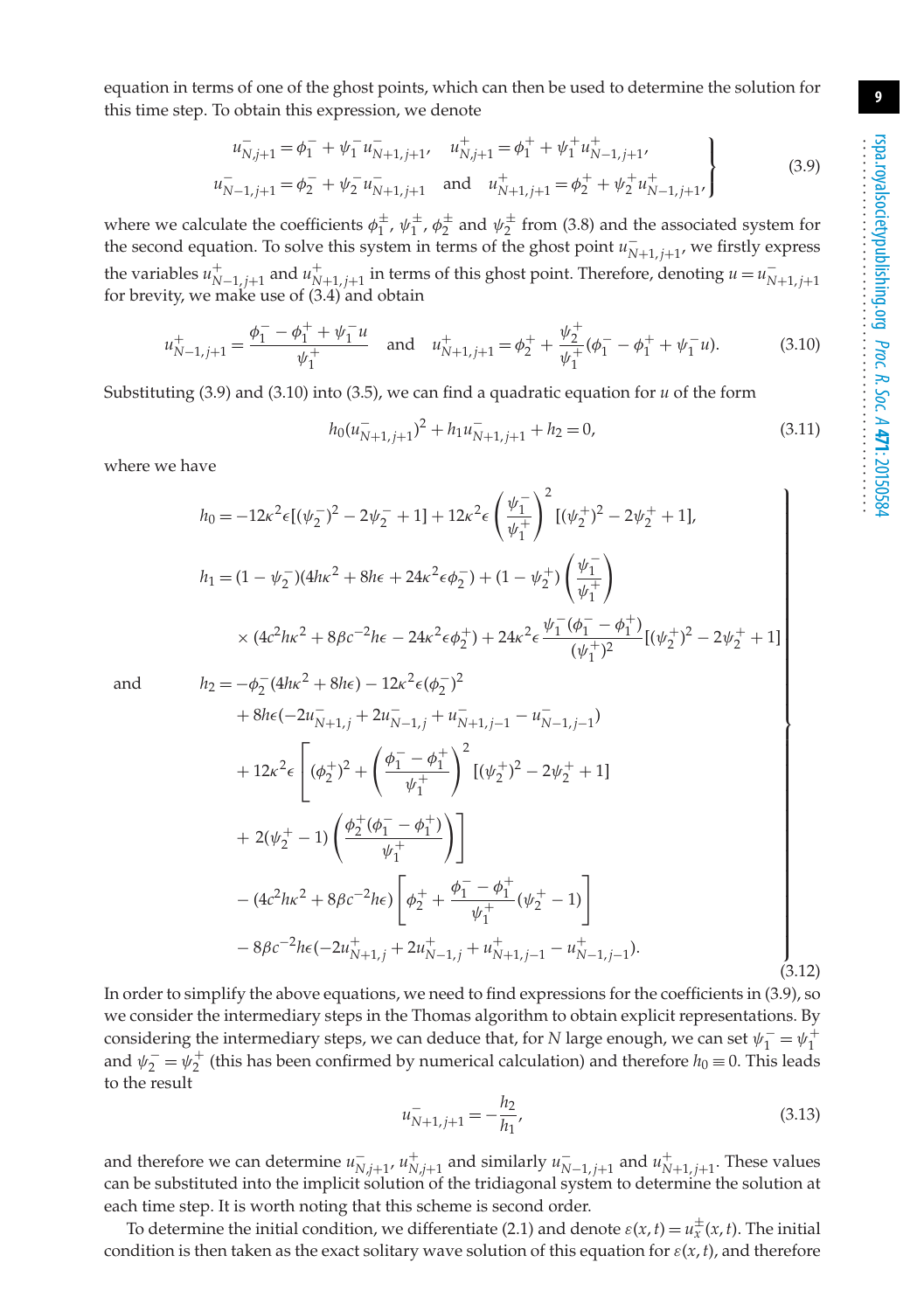rspa.royalsocietypublishing.org *Proc. R. Soc. A* **471**: 20150584 ...................................................

**10**

the exact 'kink' solution for (2.1). Explicitly we have

$$
u^{\pm}(x,0) = -\frac{v_1\sqrt{v_1^2 - 1}}{\sqrt{2\epsilon}} \left[ \tanh\left(\frac{\sqrt{v_1^2 - 1}}{2v_1\sqrt{2\epsilon}}x\right) - 1 \right],
$$
\n(3.14)

$$
u^{\pm}(x,\kappa) = -\frac{v_1\sqrt{v_1^2 - 1}}{\sqrt{2\epsilon}} \left[ \tanh\left( \frac{\sqrt{v_1^2 - 1}}{2v_1\sqrt{2\epsilon}} (x - v_1\kappa) \right) - 1 \right],
$$

where  $v_1$  is the velocity of the wave. If the initial condition was not given by an explicit analytic function, then we could deduce the second initial condition for the scheme by taking the forward difference approximation (simulations have shown that either case is sufficiently accurate).

#### (b) Semi-analytical approach

To solve equations (2.8), (2.10) and (2.14) numerically, we use the SSPRK(5,4) scheme as described in [\[37\]](#page-18-14) (see [\[42\]](#page-18-19) for example of this method). A hybrid Runge–Kutta scheme was used initially (e.g. [\[44\]](#page-18-21) and the methods used for the finite-difference terms in the equation were based upon [\[45](#page-18-22)[,46\]](#page-19-0)). However, it was found the SSPRK(5,4) scheme had a higher accuracy, owing to its stability preserving properties, and the computational time was similar for both schemes. In addition, the SSPRK(5,4) scheme can be adapted more easily.

We discretize the domain  $[-L, L] \times [0, T]$  into a grid with equal spacings  $h = \Delta \xi$ ,  $\kappa = \Delta X$ , and the analytical solution  $e^{\pm}(x, t)$  is approximated by the exact solution of the numerical scheme,  $e^{\pm}$ (*ih*, *j*k) (denoted  $e^{\pm}_{i,j}$ ), where  $e^-_{i,j}$  is the sum of the numerical solutions to (2.8) and (2.10) and  $e^+_{i,j}$  is the numerical solution to (2.14).

The SSPRK(5,4) scheme is as follows. Let  $e(x, t)$  denote a solution of the KdV equation. Given that the solution at time  $t_i = j\kappa$  is given by

$$
e_{i,j} = e(ih, j\kappa), \quad i = 0, 1, ..., 2N,
$$
\n(3.15)

then the solution at  $t_{i+1} = (j + 1)\kappa$  is given by

$$
e^{(1)} = e_{i,j} + 0.391752226571890\kappa F(e_{i,j}),
$$
\n
$$
e^{(2)} = 0.444370493651235e_{i,j} + 0.555629506348765e^{(1)} + 0.368410593050371\kappa F(e^{(1)}),
$$
\n
$$
e^{(3)} = 0.620101851488403e_{i,j} + 0.379898148511597e^{(2)} + 0.251891774271694\kappa F(e^{(2)}),
$$
\n
$$
e^{(4)} = 0.178079954393132e_{i,j} + 0.821920045606868e^{(3)} + 0.544974750228521\kappa F(e^{(3)})
$$
\nand\n
$$
e_{i,j+1} = 0.517231671970585e^{(2)} + 0.096059710526147e^{(3)} + 0.063692468666290\kappa F(e^{(3)})
$$
\n
$$
+ 0.386708617503269e^{(4)} + 0.226007483236906\kappa F(e^{(4)}),
$$

where the function *F* is the finite-differenced form of all the terms in the KdV equation involving spatial derivatives. Note that the coefficients here are chosen in such a way to optimize the time step at each point and, due to the complexity of each coefficient, are presented to 15 decimal places.

To obtain an expression for *F*, central difference approximations are applied for the first and third derivatives and an average is taken for the nonlinear term (as was performed by Zabusky & Kruskal, see [\[1](#page-17-0)[,47\]](#page-19-1)). We also assume boundary conditions of the form

$$
e(\pm L, t) = 0
$$
,  $e_x(\pm L, t) = 0 \Rightarrow e_{0,j} = e_{1,j} = e_{2N-1,j} = e_{2N,j} = 0$ .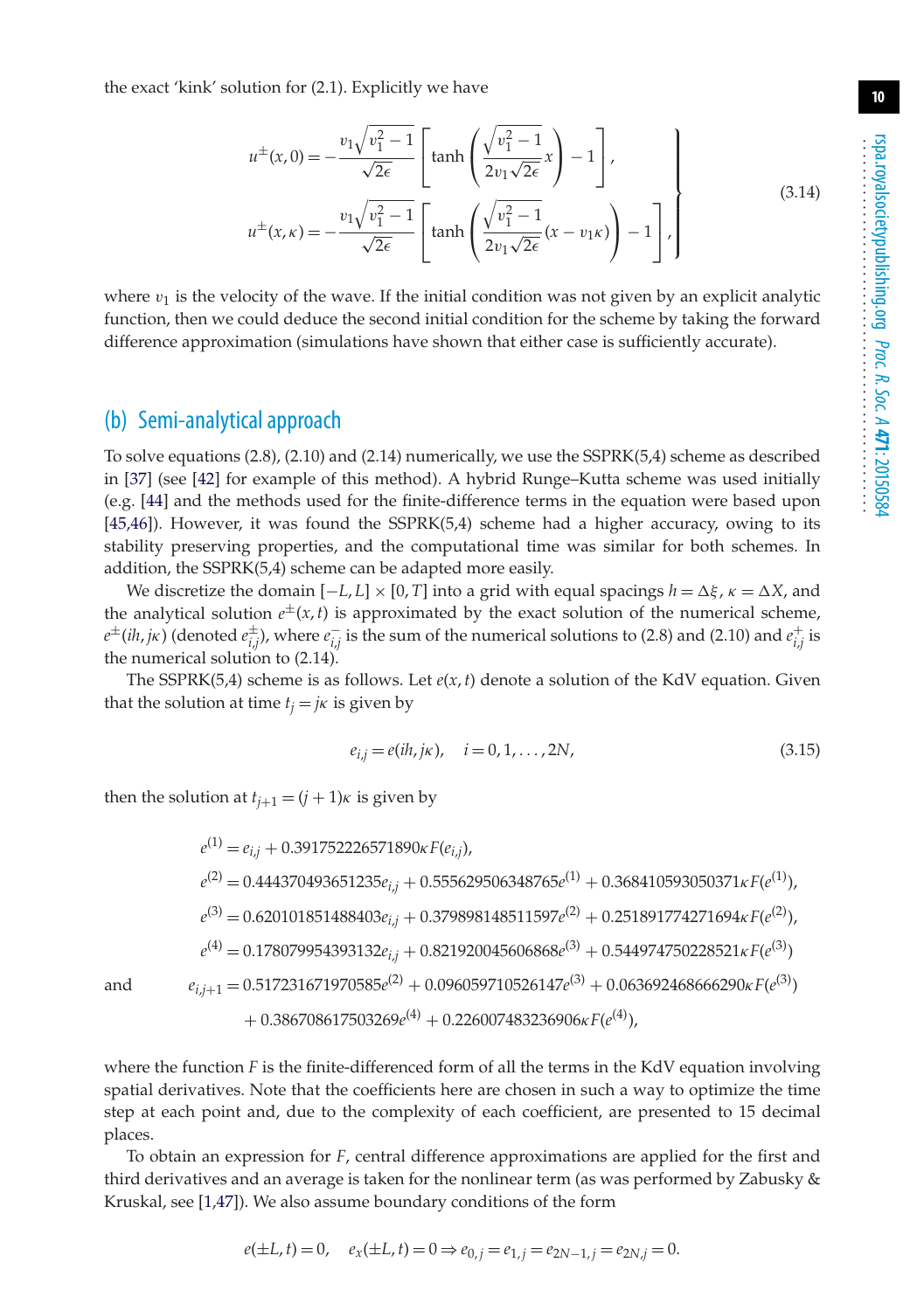Using this scheme in equation (2.8) (which is identical to the equation (2.10) in characteristic variables), we obtain

$$
F(p_{i,j}) = (p_{i+1,j} + p_{i,j} + p_{i-1,j})(p_{i+1,j} - p_{i-1,j})
$$
  
 
$$
- \frac{1}{2h^3}(p_{i+2,j} - 2p_{i+1,j} + 2p_{i-1,j} - p_{i-2,j}), \quad i = 2, 3, ..., 2N - 2,
$$
 (3.16)

and for (2.14) we obtain

$$
F(p_{i,j}) = \frac{1}{c^2} (p_{i+1,j} + p_{i,j} + p_{i-1,j}) (p_{i+1,j} - p_{i-1,j})
$$
  
 
$$
- \frac{\beta}{2c^2 h^3} (p_{i+2,j} - 2p_{i+1,j} + 2p_{i-1,j} - p_{i-2,j}), \quad i = 2, 3, ..., 2N - 2.
$$
 (3.17)

The initial condition is taken as the exact solution of the KdV equation (2.8), namely

$$
I(x,0) = -\frac{v}{2}\mathrm{sech}^2\left(\frac{\sqrt{v}}{2}x\right),\tag{3.18}
$$

where  $v$  is the velocity of the soliton and can be related to the velocity of the solution (3.14) by the formula  $v_1 = \sqrt{1 + 2\epsilon v}$ . For equation (2.14), a multiplicative factor is applied to the initial condition in (3.18), namely that which we derived in (2.22). Explicitly, we have

$$
T(x,0) = -\frac{v}{c(c+1)}\mathrm{sech}^2\left(\frac{\sqrt{v}}{2}x\right).
$$
\n(3.19)

Similarly, for equation (2.10) a different multiplicative factor is applied to the initial condition (3.18) of the form (2.21) and therefore we have

$$
R(x,0) = -\frac{v(c-1)}{2(c+1)}\text{sech}^2\left(\frac{\sqrt{v}}{2}x\right).
$$
 (3.20)

#### 4. Results

In what follows, we let  $\epsilon = 0.01$ ,  $v = 0.35$  and take a step size of  $h = \kappa = 0.01$  in the finite-difference scheme and a step size of  $h = 0.1$ ,  $\kappa = 0.001$  in the SSPRK(5,4) scheme. The value of h and  $\kappa$  chosen for the SSPRK(5,4) scheme was chosen as the same step size taken for the hybrid Runge–Kutta scheme in [\[44\]](#page-18-21). Subsequent numerical experiments have shown that the SSPRK(5,4) scheme is not sensitive to considerable changes in the step sizes, and the results for these chosen step sizes and much larger values of  $h = 0.25$ ,  $\kappa = 0.01$  produce comparable results with an error of  $6.5 \times 10^{-3}$ . As shown in [\[22\]](#page-18-2), the finite-difference method for the Boussinesq equation is linearly stable (using a von Neumann linear stability analysis) for values of  $\kappa$  satisfying

$$
\kappa < \kappa_c = \sqrt{\frac{h^2 + 4\beta c^{-2}}{c^2 + f_0}},\tag{4.1}
$$

where  $f_0$  is the constant used in the linearized scheme. In practice, the stricter condition of

$$
\kappa < \frac{1}{2}\kappa_c,\tag{4.2}
$$

is imposed, to help accommodate for the nonlinearity effects. The values of *h* and κ chosen above satisfy this relation.

The results are plotted for the strain waves, to correspond with the prescription of the initial condition. Therefore, we denote  $e^- = u_x^-$  and  $e^+ = u_x^+$ .

#### (a) Test cases

Firstly, we consider the case where  $\beta = c = 1$ . The initial condition for the Boussinesq equation (2.1) is given by (3.14). We solve the equation for the displacement  $u^+(x,t)$  and plot the strain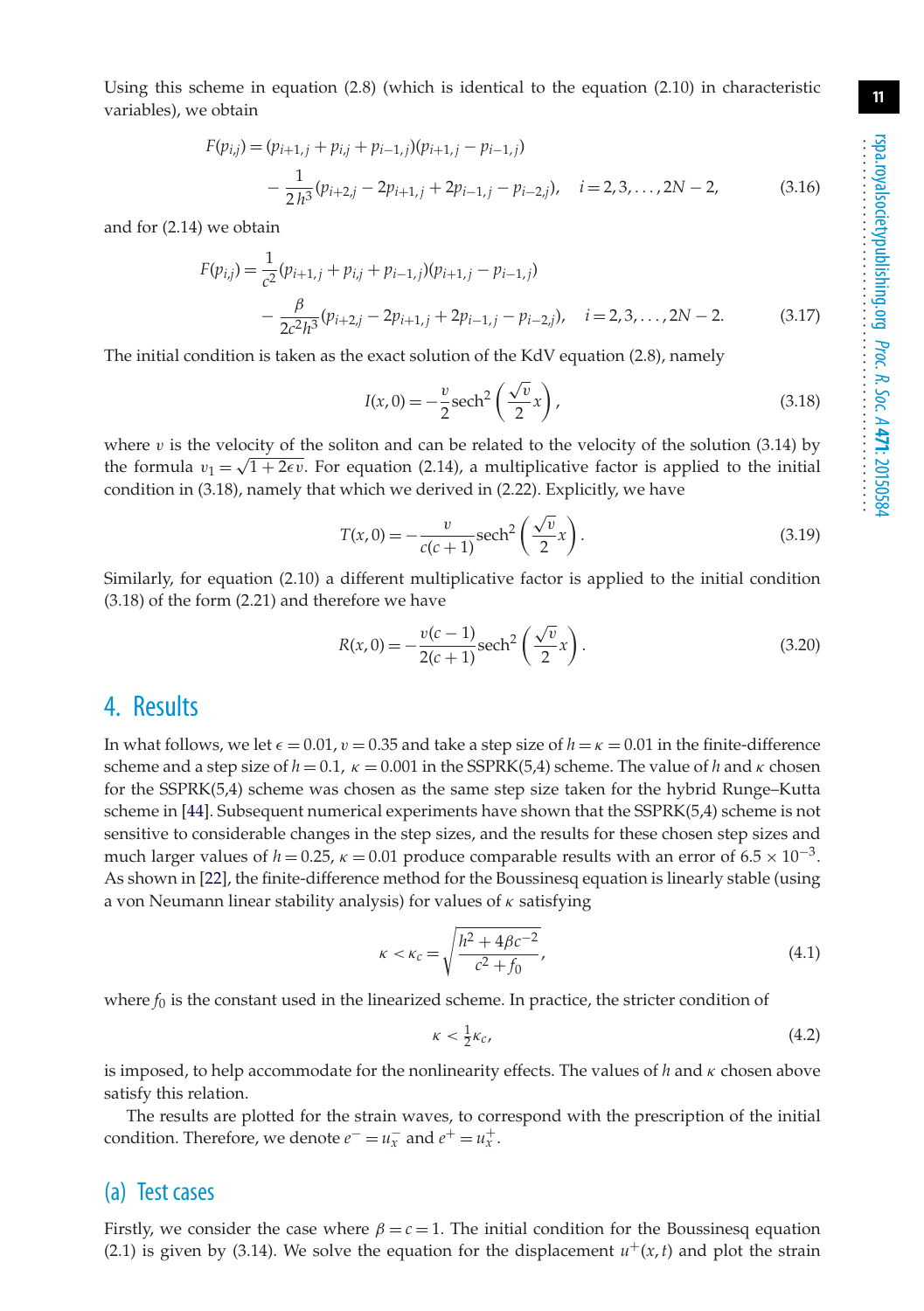

<span id="page-11-0"></span>**Figure 2.** The solution  $e^+$  at  $t = 1000$  in equations (3.2) and (3.17) with exact initial conditions and initial position  $x = -50$ . (Online version in colour.)

 $u_x^+(x,t)$ . The initial condition for the KdV equation (2.14) is provided by (3.19). Viewing the solution of the first scheme as exact, the solution of the second scheme will be accurate to leading order, with a small correction to the wave at  $O(\epsilon^2)$ . The solution for  $e^-$  at the initial time and for *e*+ at a sufficiently large time should describe the same right-propagating solitary wave. The result of the calculation for this case, for both numerical schemes, is presented in [figure 2](#page-11-0) for the transmitted wave. As  $c = 1$ , there is no leading order reflected wave. [Figure 2](#page-11-0) shows a good agreement between the solutions, with a small phase shift between the two cases. This can be remedied by adding higher order terms to the solution of the second scheme.

Another test case is for a value of  $c$  such that  $c < 1$ . Considering the expressions for  $C_R$  and  $C_T$ , that is

$$
C_{\rm R} = \frac{c-1}{c+1} \quad \text{and} \quad C_{\rm T} = \frac{2}{c(1+c)},
$$

and noting that  $c > 0$  (a physical requirement), we observe that  $C_T > 0$  for all *c*, while  $C_R < 0$  for  $c < 1$  and  $C_R > 0$  for  $c > 1$ . Recalling our observations from §2 we expect that, for a value of  $c < 1$ , a dispersive wave train will be present in the reflected wave field. For  $c = 0.25$ , we note that  $C_R = -\frac{3}{5}$ and the result for this calculation is presented in [figure 3.](#page-12-0) It can be seen that a dispersive wave train is present in both numerical schemes. The KdV approximation overestimates the amplitude of the wave train, but correctly resolves all its main features. It is worth noting that this solution looks like the Airy function solution of the linearized KdV equation, which is the small amplitude limit of the similarity solution of the KdV equation related to the Painleve II equation (see [\[4](#page-17-2)[,48\]](#page-19-2) and references therein for more details).

The next case to consider is for large values of *c*. Using the results of §2, specifically (2.21) and (2.22), we would expect the leading order reflected wave to be closer in amplitude to the initial wave and the transmitted wave to be of a much smaller amplitude. An example is presented in figures [4](#page-12-1) and [5](#page-13-0) for  $c = 5$ , where we have

$$
C_{\rm R} = \frac{2}{3} \quad \text{and} \quad C_{\rm T} = \frac{1}{15},
$$

and we can see from the coefficients that we would expect the reflected wave to have a larger amplitude than the transmitted wave, by approximately one order of magnitude in this case.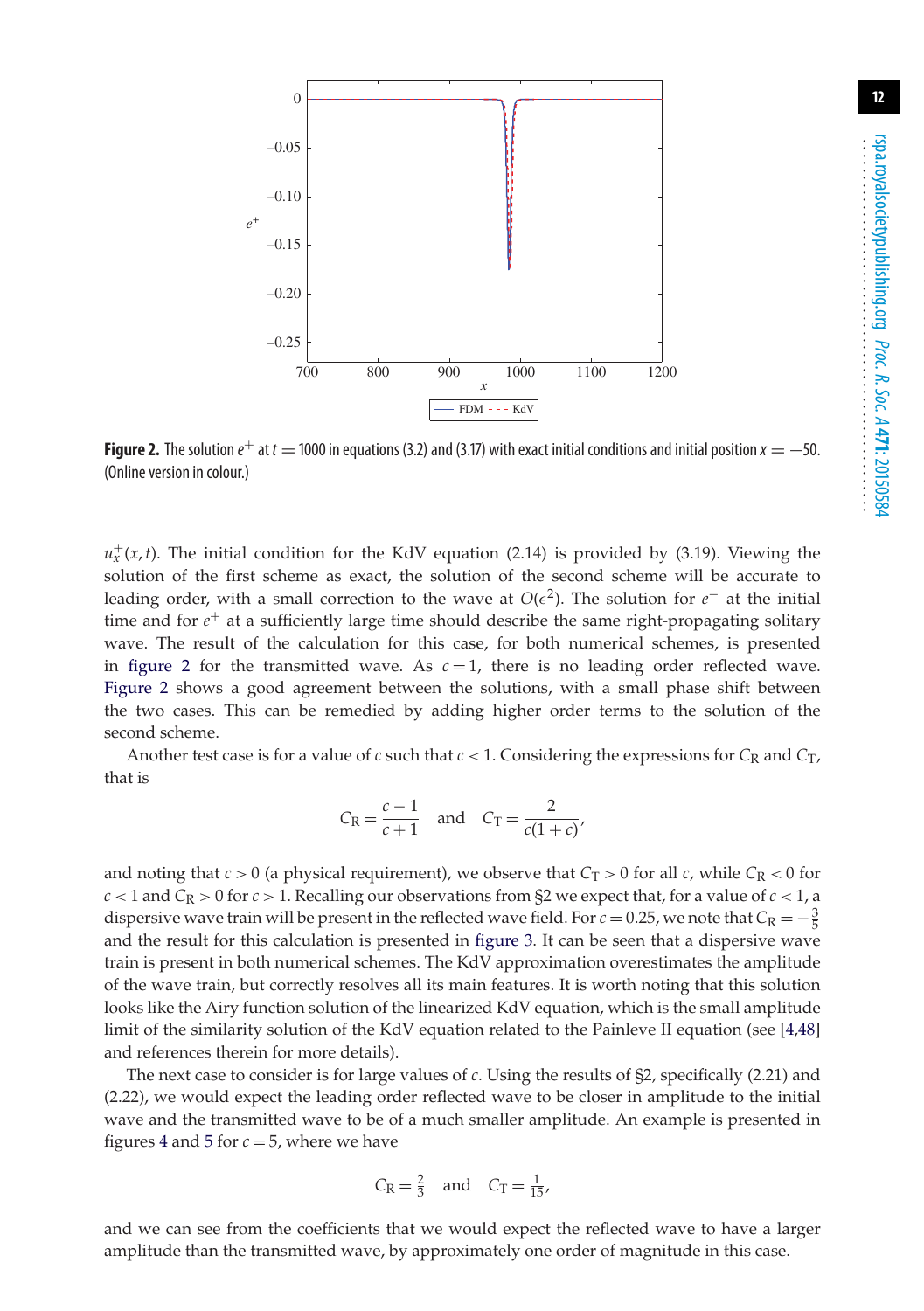

<span id="page-12-0"></span>**Figure 3.** The solution  $e^-$  at  $t = 1000$  in equations (3.1) and (3.16) with  $c = 0.25$  and an initial position of  $x = -50$ . (Online version in colour.)



<span id="page-12-1"></span>**Figure 4.** The solution  $e^-$  at  $t = 1000$  in equations (3.1) and (3.16) with  $c = 5$  and initial position  $x = -50$ . (Online version in colour.)

#### (b) Predictions

Following the scheme outlined in  $\S 2b$ , we define  $c = 1$  and recall that

$$
\beta = \beta(n,k) = \frac{n^2 + k^2}{n^2(1 + k^2)}.
$$
\n(4.3)

We now consider the behaviour in our problem formulation using these parameters. The initial condition remains the same and we change the value of *n* and *k* to obtain different cases. [Table 1](#page-13-1) in [\[10\]](#page-17-7) presents results for nine different configurations and all of these configurations have been checked. For brevity, we only present results for four cases. The expected number of solitary waves in the transmitted wave field in these cases are summarized in [table 1.](#page-13-1) The results are presented in figures [6–](#page-14-0)[9.](#page-15-0) In each of the following cases, we note that there is no leading order reflected wave, as  $c = 1$ , and therefore only the transmitted wave field is presented. We observe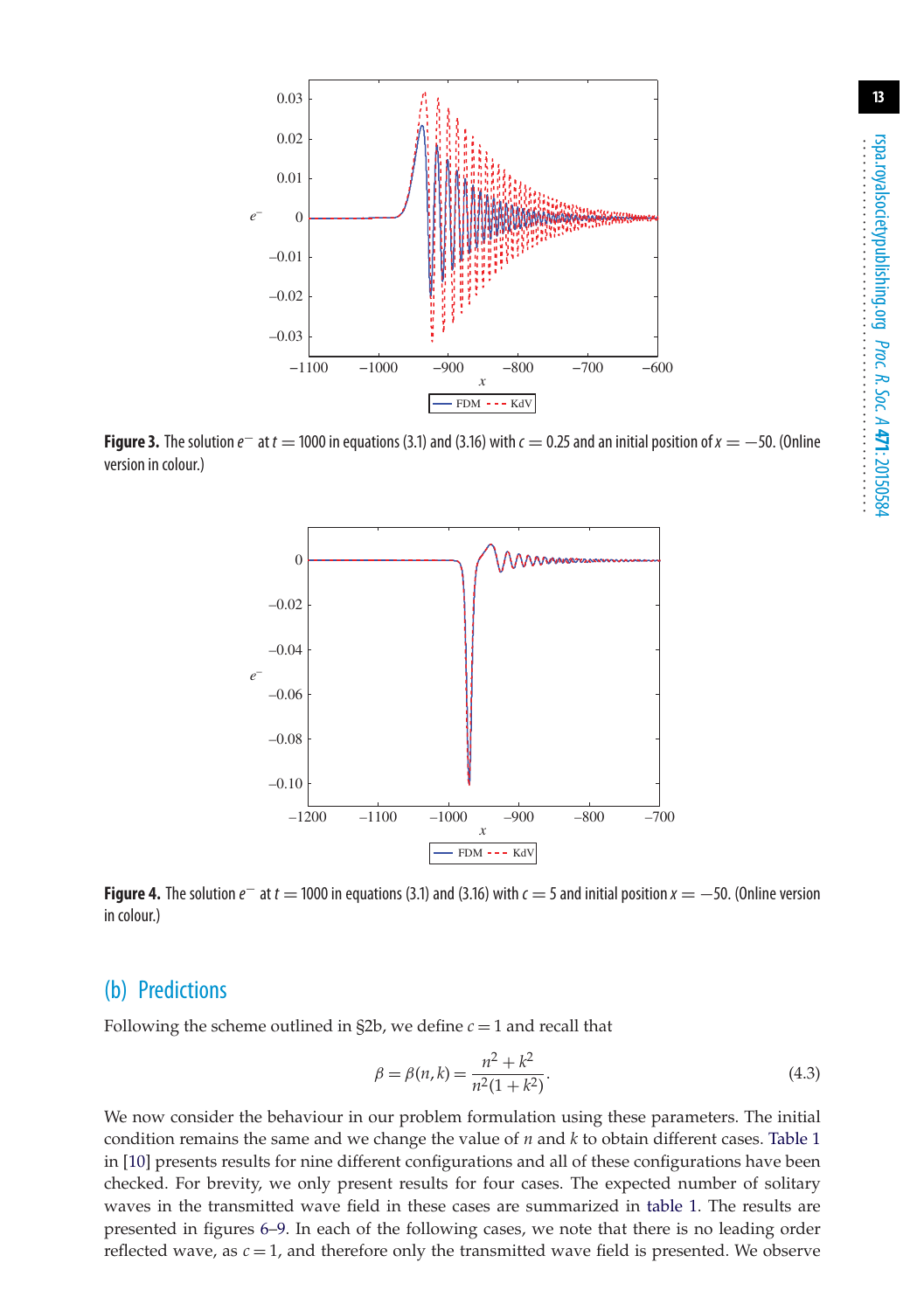

<span id="page-13-0"></span>**Figure 5.** The solution  $e^+$  at  $t = 1000$  in equations (3.2) and (3.17) with  $c = 5$  and initial position  $x = -50$ . (Online version in colour.)

<span id="page-13-1"></span>**Table 1.** Predictions on the number of solitons present in the transmitted wave field in the delaminated section of the bar, for various choices of*n*and*k*.

| no. layers, <i>n</i> ratio of height and half width, $k$ value of dispersion coefficient, $\beta$ | no. solitons |
|---------------------------------------------------------------------------------------------------|--------------|
|                                                                                                   |              |
|                                                                                                   |              |
|                                                                                                   |              |
|                                                                                                   |              |

that the number of predicted solitons is in agreement with the numerics in all cases. In the cases where the smaller solitons are close in amplitude to the radiation, a further simulation was run for a larger time to ensure that the smaller soliton moves away from the radiation generated by the continuous spectrum. The figures are all presented at the same time value of *t* = 1000 for comparison.

### (c) Predicted heights

A prediction for the amplitude of the lead soliton is provided in [\[10\]](#page-17-7), namely that the ratio of its amplitude to that of the incident soliton is

$$
C_a = \frac{\beta}{4} \left( \sqrt{1 + \frac{8}{\beta}} - 1 \right)^2.
$$
\n
$$
(4.4)
$$

We consider the combination of values  $\kappa = 1, 2, 3$  and  $n = 2, 3, 4$  for the following results. Taking  $h = k = 0.01$  in the finite-difference scheme, we have a maximum error of 5.877  $\times$  10<sup>-3</sup> and for step sizes  $h = 0.1$ ,  $k = 0.001$  in the SSPRK(5,4) scheme we have a maximum error of  $1.461 \times 10^{-4}$ .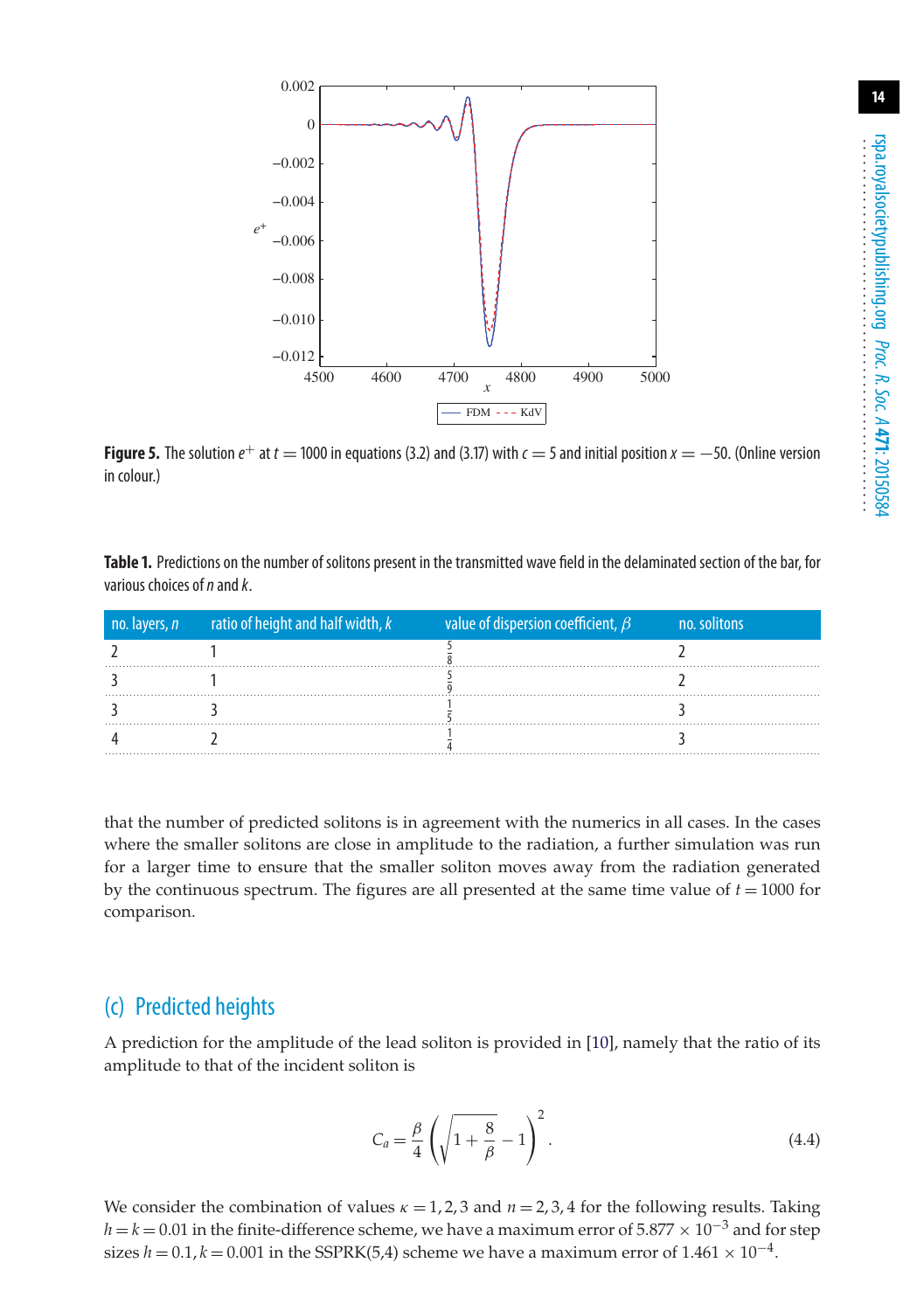

<span id="page-14-0"></span>**Figure 6.** The solution  $e^+$  at  $t = 1000$  in equations (3.2) and (3.17) with  $\beta = \frac{5}{8}$ , corresponding to  $n = 2$  and  $k = 1$ , and initial position  $x = -50$ . (Online version in colour.)



**Figure 7.** The solution  $e^+$  at  $t = 1000$  in equations (3.2) and (3.17) with  $\beta = \frac{5}{9}$ , corresponding to  $n = 3$  and  $k = 1$ , and initial position  $x = -50$ . (Online version in colour.)

## (d) Comparison of schemes

Reviewing the results presented here, it can be seen that the semi-analytical approach produces results comparable to the direct finite-difference scheme for many cases, particularly for long waves. As the model is a long-wave model, this is the desirable behaviour for the schemes. Crucially, the semi-analytical approach requires the solving of, at most, two equations in each section of a bar (reflected and transmitted) while the direct finite-difference method requires the solution of multiple tridiagonal equations systems, and the solution of the nonlinear equation at  $x = 0$  has to be substituted into the implicit solution at all other points. Therefore, the semianalytical approach is more desirable as additional sections are included in the bar. In addition, an analysis of the time required to calculate a solution by each scheme shows that the semi-analytical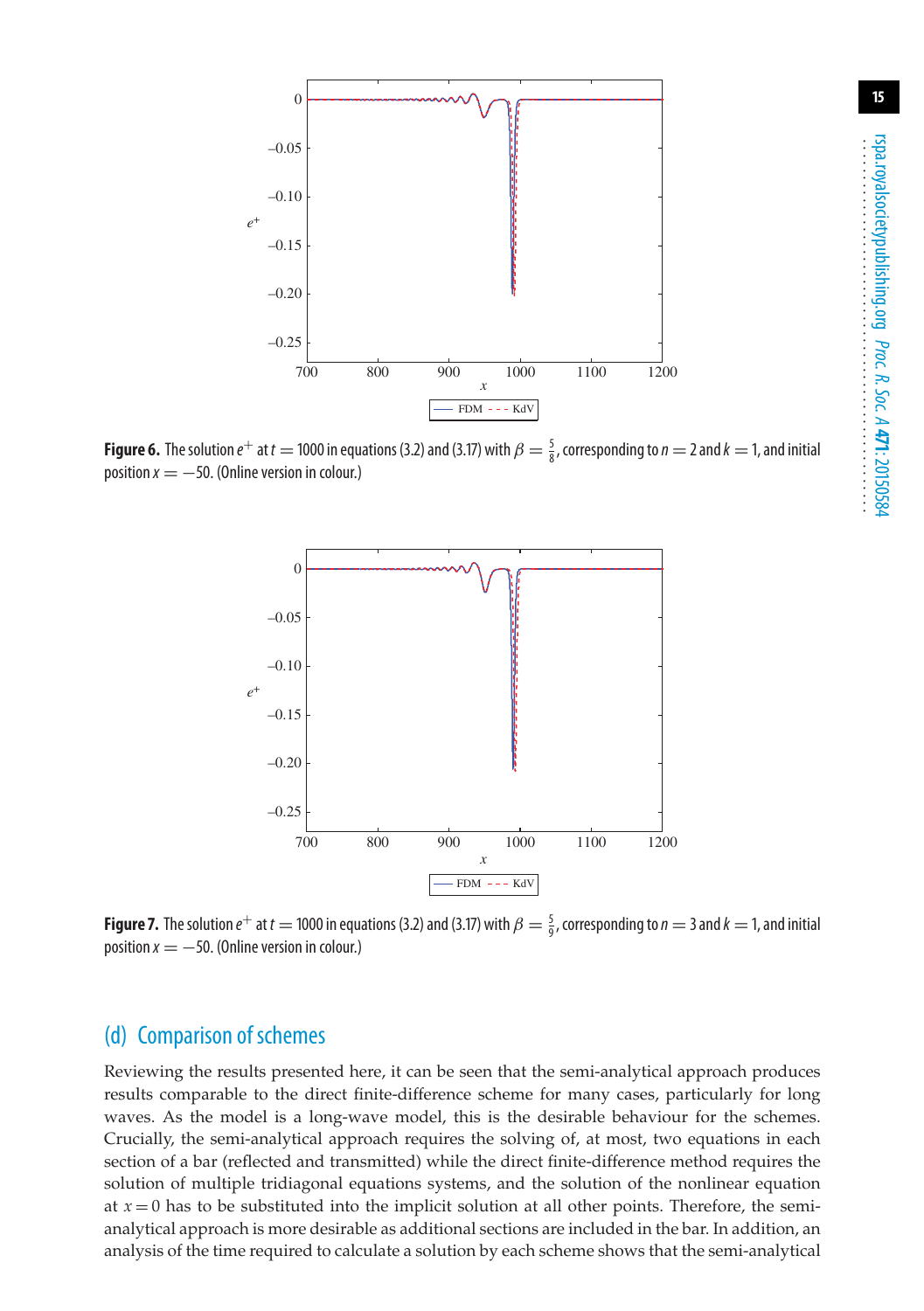

**Figure 8.** The solution  $e^+$  at  $t = 1000$  in equations (3.2) and (3.17) with  $\beta = \frac{1}{5}$ , corresponding to  $n = 3$  and  $k = 3$ , and initial position  $x = -50$ . (Online version in colour.)



<span id="page-15-0"></span>**Figure 9.** The solution  $e^+$  at  $t = 1000$  in equations (3.2) and (3.17) with  $\beta = \frac{1}{4}$ , corresponding to  $n = 4$  and  $k = 2$ , and initial position  $x = -50$ . (Online version in colour.)

approach is faster.<sup>1</sup> The accuracy of this method can be improved further by adding higher order terms [\[49,](#page-19-3)[50\]](#page-19-4). It must be noted that, in these papers, we have developed a semi-analytical numerical approach to the solution of the initial value problem for Boussinesq-type equations;

 $1B$ oth methods were programmed in C and compiled using the Intel compiler. The spatial domain for the semi-analytical method used 75 000 points, while the spatial domain for the finite-difference method used 400 000 points. When run on a 2.66 GHz Intel Core i5 machine, the approximate CPU time for the direct finite-difference scheme was 12 h, compared to 4 h for the semi-analytical method. Each scheme was parallelized and therefore the actual calculation time was reduced by a factor based upon the number of cores in the processor.

Subsequent numerical experiments have shown that in the simple settings considered in this paper the domain size can be further reduced to improve the calculation time, so we can consider a spatial domain containing 15 000 points for the semi-analytical method, and 150 000 points for the finite-difference method. This reduced the calculation time to approximately 20 min for the finite-difference scheme and 15 min for the semi-analytical scheme. However, as the semianalytical scheme is not sensitive to considerable increases in the step sizes, we can take step sizes of  $h = 0.25$  and  $\kappa = 0.01$  to obtain a calculation time of 34 s. Therefore, the resulting calculation in the semi-analytical scheme was 35 times faster than the finite-difference scheme.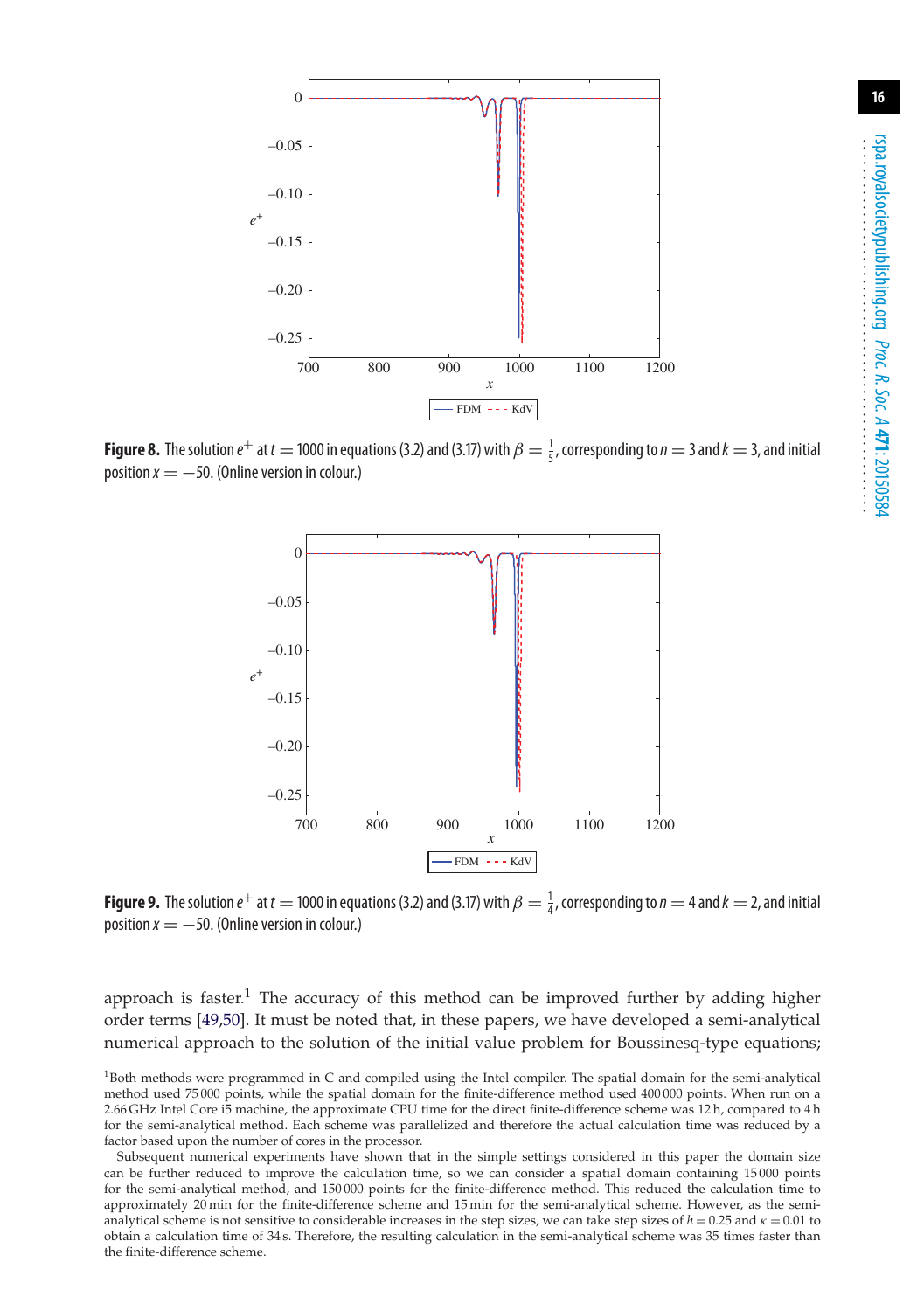however the advantages of the semi-analytical method compared to the standard methods were not obvious. They became apparent for the type of problems discussed in this paper.

## 5. Conclusion

In this paper, we considered two numerical schemes for solving two boundary-value problems matched at  $x = 0$ . This problem represents the propagation of a strain wave in a bar with a perfect bonding between the two layers for the first boundary-value problem, and a bar with complete delamination in the second boundary-value problem.

At this point, we looked for a weakly nonlinear solution by taking a multiple-scales expansion in terms of the appropriate set of fast and slow variables. This produced three KdV equations satisfying initial-value problems, describing the leading order incident, reflected and transmitted waves. The initial values in these equations are fully described in terms of the leading order incident wave, with reflection and transmission coefficients being derived to describe these initial conditions. It was noted that a bar made of one and the same material will not generate a leading order reflected wave. In addition, expressions were found for the higher order corrections in terms of the leading order incident and reflected waves, and the reflection and transmission coefficients.

Following [\[10\]](#page-17-7), the process of fission of an incident solitary wave was then discussed and expressions for the number of solitons in the delaminated section and their eigenvalues were found. This was applied to the case when the materials in the perfectly bonded and delaminated sections of the bar are one and the same, and a formula for the number of solitons present in the delaminated section was found in terms of the geometry of the waveguide. This allowed for predictions to be made to the number of solitons for a given configuration of the bar. A similar description was given for the reflected wave and a similar prediction can be made in this case.

Two numerical schemes were suggested to describe this behaviour, taking account of the original derivation and the weakly nonlinear approach. For the original equations, we made use of finite-difference techniques, which resulted in two tridiagonal systems and a nonlinear difference equation linking the systems. These systems were solved, in terms of 'ghost points' in both systems, using a Thomas algorithm [\[43\]](#page-18-20) and the result of this calculation was used to find the solution of the nonlinear equation for one of the ghost points. The solution for this ghost point is then substituted back into the implicit solution of the tridiagonal system to determine the solution at a given time value. The result allowed us to analyse the leading order transmitted and reflected waves in their respective domains and compare the results to known analytical predictions. The numerical modelling has confirmed that the incident soliton fissions in the delaminated area, which can be used to detect the defect.

The second scheme solves the derived KdV equations in terms of the incident strain wave. This semi-analytical approach makes use of a SSPRK(5,4) scheme, with the finite-differenced form of the spatial derivatives used as the function in the scheme [\[37\]](#page-18-14). This scheme was used to calculate the incident, transmitted and reflected waves from their respective equations. The reflection and transmission coefficients determine the magnitude of the initial condition in the equations for the reflected and transmitted waves, respectively.

These results were then compared to each other and to known analytical results. It was found that the schemes were in agreement to leading order, with a slight phase shift between the two solutions representing the  $O(\epsilon^2)$  difference between their propagation speeds. Furthermore, the numerics were in agreement with the predicted theory for the number of solitons in the delaminated section for several choices of waveguide geometry. In addition, it was found that the semi-analytical approach has a smaller computation time than the direct method, and is simpler to implement in comparison to the direct finite-difference approach. This effect will be more dramatic as the number of equations is increased (corresponding to more sections in the bar). Finally, the methods used in this paper can be generalized to a bar with a soft bonding layer, which leads to a system of coupled Boussinesq equations for *x* < 0 and uncoupled equations for  $x > 0$  [\[11\]](#page-17-14).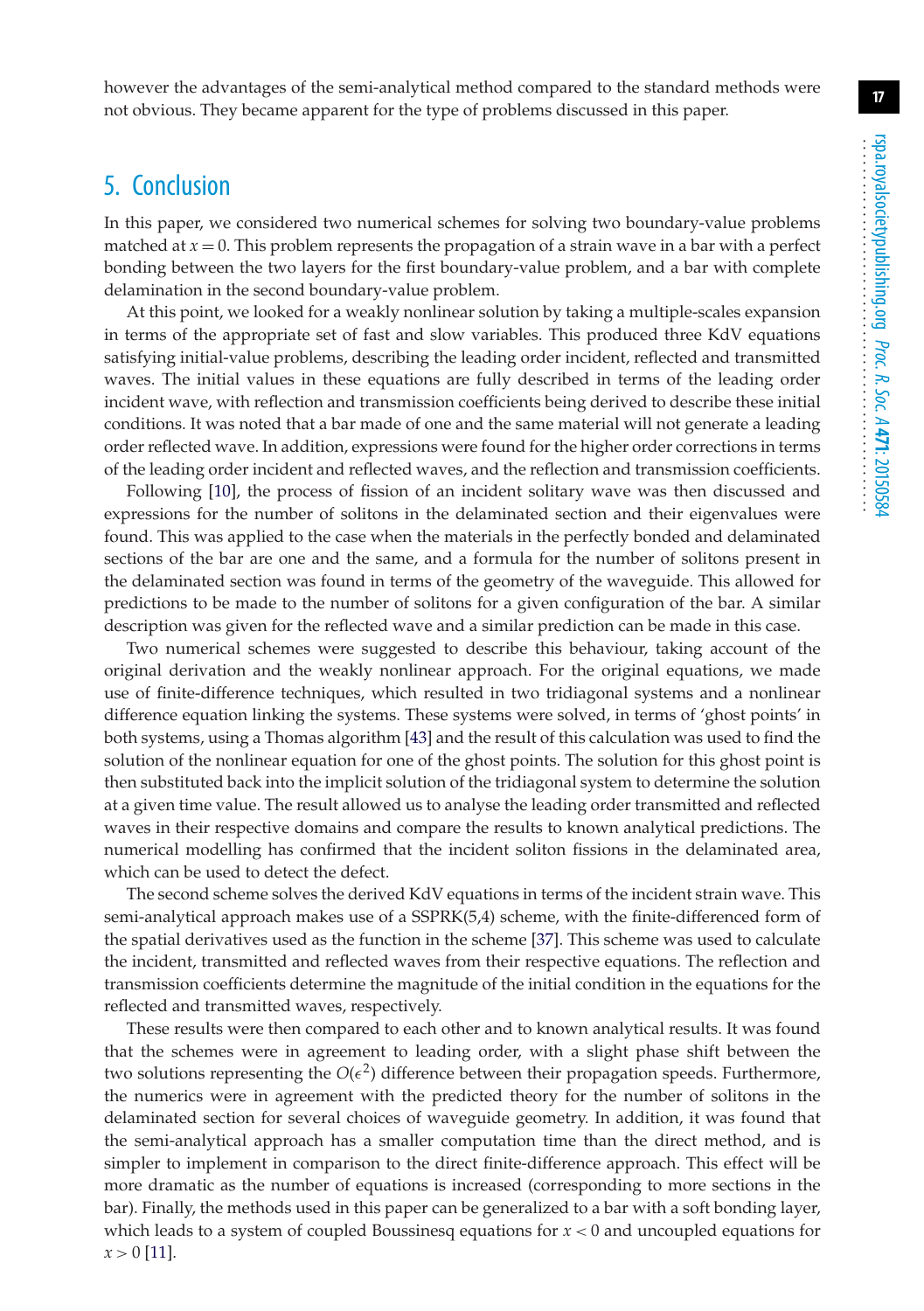Data accessibility. This work does not have any experimental data. Calculations were performed using the  $C_{++}$ compiler, v. 15.0.0.

Authors' contributions. All authors contributed to the analysis, computations and the writing of this paper. All authors gave final approval for publication.

Competing interests. We declare we have no competing interests.

Funding. The authors would like to acknowledge the support of the Engineering and Physical Sciences Research Council (EPSRC). M.R.T. is supported by an EPSRC studentship. The paper is published under the Creative Commons Attribution licence.

Acknowledgements. The authors would like to thank Noel Smyth and the referees for useful discussions of the finite-difference approach.

## <span id="page-17-0"></span>References

- 1. Zabusky NJ, Kruskal MD. 1965 Interaction of 'solitons' in a collisionless plasma and the recurrence of initial states. *Phys. Rev. Lett.* **15**, 240–243. [\(doi:10.1103/PhysRevLett.15.240\)](http://dx.doi.org/doi:10.1103/PhysRevLett.15.240)
- <span id="page-17-1"></span>2. Johnson RS. 1997 *A modern introduction to the mathematical theory of water waves*. Cambridge, UK: Cambridge University Press.
- <span id="page-17-2"></span>3. Yang J. 2010 *Nonlinear waves in integrable and nonintegrable systems*. Philadelphia, PA: SIAM.
- 4. Ablowitz MJ. 2011 *Nonlinear dispersive waves: asymptotic analysis and solitons*. Cambridge, UK: Cambridge University Press.
- <span id="page-17-3"></span>5. Samsonov AM. 2001 *Strain solitons in solids and how to construct them*. Boca Raton, FL: CRC Press.
- <span id="page-17-5"></span><span id="page-17-4"></span>6. Porubov AV. 2003 *Amplification of nonlinear strain waves in solids*. Singapore: World Scientific.
- 7. Dreiden GV, Ostrovsky YI, Samsonov AM, Semenova IV, Sokurinskaya EV. 1988 Formation and propagation of deformation solitons in a nonlinearly elastic solid. *Zh. Tekh. Fiz.* **58**, 2040– 2047.
- 8. Samsonov AM, Dreiden GV, Porubov AV, Semenova IV. 1998 Longitudinal-strain soliton focusing in a narrowing nonlinearly elastic rod. *Phys. Rev. B* **57**, 5778–5787. [\(doi:10.1103/](http://dx.doi.org/doi:10.1103/PhysRevB.57.5778) [PhysRevB.57.5778\)](http://dx.doi.org/doi:10.1103/PhysRevB.57.5778)
- <span id="page-17-6"></span>9. Semenova IV, Dreiden GV, Samsonov AM. 2005 On nonlinear wave dissipation in polymers. *Proc. SPIE, Opt. Diagn.* **5880**, 588006. [\(doi:10.1117/12.616592\)](http://dx.doi.org/doi:10.1117/12.616592)
- <span id="page-17-7"></span>10. Khusnutdinova KR, Samsonov AM. 2008 Fission of a longitudinal strain solitary wave in a delaminated bar. *Phys. Rev. E* **77**, 066603. [\(doi:10.1103/PhysRevE.77.066603\)](http://dx.doi.org/doi:10.1103/PhysRevE.77.066603)
- <span id="page-17-14"></span>11. Khusnutdinova KR, Samsonov AM, Zakharov AS. 2009 Nonlinear layered lattice model and generalized solitary waves in imperfectly bonded structures. *Phys. Rev. E* **79**, 056606. [\(doi:10.](http://dx.doi.org/doi:10.1103/PhysRevE.79.056606) [1103/PhysRevE.79.056606\)](http://dx.doi.org/doi:10.1103/PhysRevE.79.056606)
- 12. Dreiden GV, Khusnutdinova KR, Samsonov AM, Semenova IV. 2008 Comparison of the effect of cyanoacrylate- and polyurethane-based adhesives on a longitudinal strain solitary wave in layered polymethylmethacrylate waveguides. *J. Appl. Phys.* **104**, 086106. [\(doi:10.](http://dx.doi.org/doi:10.1063/1.3000665) [1063/1.3000665\)](http://dx.doi.org/doi:10.1063/1.3000665)
- 13. Dreiden GV, Samsonov AM, Semenova IV, Khusnutdinova KR. 2011 Observation of a radiating bulk strain soliton in a solid-state waveguide. *Tech. Phys.* **56**, 889–892. [\(doi:10.1134/](http://dx.doi.org/doi:10.1134/S1063784211060041) [S1063784211060041\)](http://dx.doi.org/doi:10.1134/S1063784211060041)
- <span id="page-17-8"></span>14. Dreiden GV, Samsonov AM, Semenova IV. 2014 Observation of bulk strain solitons in layered bars of different materials. *Tech. Phys. Lett.* **40**, 1140–1141. [\(doi:10.1134/S1063785014120220\)](http://dx.doi.org/doi:10.1134/S1063785014120220)
- <span id="page-17-9"></span>15. Dreiden GV, Samsonov AM, Semenova IV, Shvartz AG. 2014 Strain solitary waves in a thinwalled waveguide. *Appl. Phys. Lett.* **105**, 211906. [\(doi:10.1063/1.4902899\)](http://dx.doi.org/doi:10.1063/1.4902899)
- <span id="page-17-10"></span>16. Dreiden GV, Khusnutdinova KR, Samsonov AM, Semenova IV. 2010 Splitting induced generation of soliton trains in layered waveguides. *J. Appl. Phys.* **107**, 034909. [\(doi:10.1063/1.](http://dx.doi.org/doi:10.1063/1.3294612) [3294612\)](http://dx.doi.org/doi:10.1063/1.3294612)
- <span id="page-17-11"></span>17. Dreiden GV, Khusnutdinova KR, Samsonov AM, Semenova IV. 2012 Bulk strain solitary waves in bonded layered polymeric bars with delamination. *J. Appl. Phys.* **112**, 063516. [\(doi:10.1063/1.4752713\)](http://dx.doi.org/doi:10.1063/1.4752713)
- <span id="page-17-13"></span><span id="page-17-12"></span>18. Berry MV. 2005 Tsunami asymptotics. *New J. Phys.* **7**, 129. [\(doi:10.1088/1367-2630/7/1/129\)](http://dx.doi.org/doi:10.1088/1367-2630/7/1/129)
- 19. Trogdon T, Olver S, Deconinck B. 2012 Numerical inverse scattering for the Korteweg–de Vries and modified Korteweg–de Vries equations. *Physica D* **241**, 1003–1025. [\(doi:10.1016/](http://dx.doi.org/doi:10.1016/j.physd.2012.02.016) [j.physd.2012.02.016\)](http://dx.doi.org/doi:10.1016/j.physd.2012.02.016)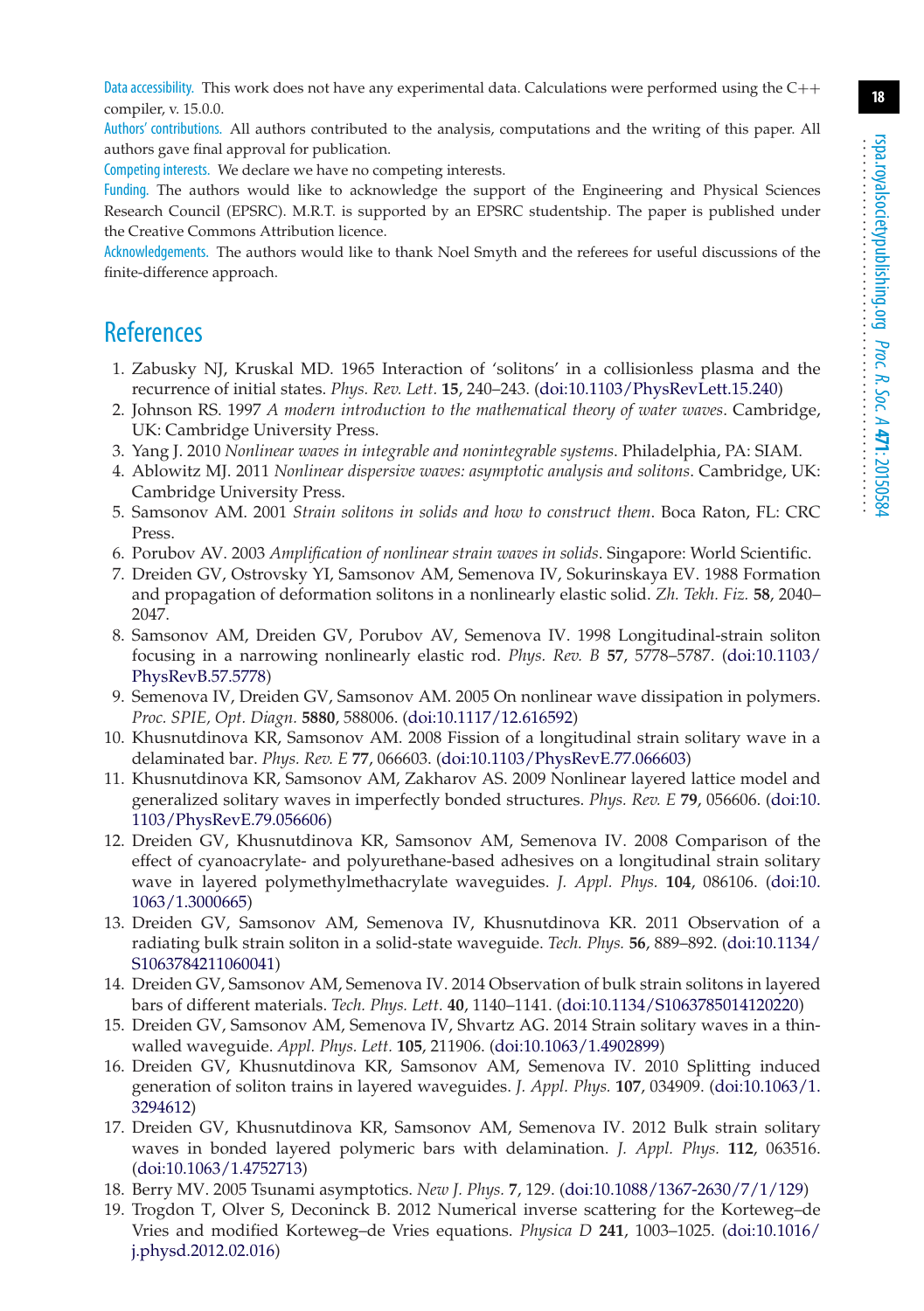- <span id="page-18-0"></span>20. Andrianov IV, Danishevs'kyy VV, Ryzhkov OI, Weichert D. 2014 Numerical study of formation of solitary strain waves in a nonlinear elastic layered composite material. *Wave Motion* **51**, 405–417. [\(doi:10.1016/j.wavemoti.2013.10.003\)](http://dx.doi.org/doi:10.1016/j.wavemoti.2013.10.003)
- <span id="page-18-1"></span>21. Grue J. 2015 Nonlinear interfacial wave formation in three dimensions. *J. Fluid Mech.* **767**, 735–762. [\(doi:10.1017/jfm.2015.42\)](http://dx.doi.org/doi:10.1017/jfm.2015.42)
- <span id="page-18-2"></span>22. Khusnutdinova KR, Moore KR. 2011 Initial-value problem for coupled Boussinesq equations and a hierarchy of Ostrovsky equations. *Wave Motion* **48**, 738–752. [\(doi:10.1016/j.](http://dx.doi.org/doi:10.1016/j.wavemoti.2011.04.003) [wavemoti.2011.04.003\)](http://dx.doi.org/doi:10.1016/j.wavemoti.2011.04.003)
- <span id="page-18-4"></span><span id="page-18-3"></span>23. Ostrovsky LA. 1978 Nonlinear internal waves in a rotating ocean. *Oceanology* **18**, 119–125.
- 24. Pelinovsky EN. 1971 On the soliton evolution in inhomogeneous media. *Prikl. Mekh. Tekh. Fiz.* **6**, 80–85.
- 25. Tappert FD, Zabusky NJ. 1971 Gradient-induced fission of solitons. *Phys. Rev. Lett.* **27**, 1774–1776. [\(doi:10.1103/PhysRevLett.27.1774\)](http://dx.doi.org/doi:10.1103/PhysRevLett.27.1774)
- <span id="page-18-5"></span>26. Johnson RS. 1973 On the development of a solitary wave moving over an uneven bottom. *Proc. Camb. Philos. Soc.* **73**, 183–203. [\(doi:10.1017/S0305004100047605\)](http://dx.doi.org/doi:10.1017/S0305004100047605)
- <span id="page-18-6"></span>27. Djordjević VD, Redekopp LG. 1978 Fission and disintegration of internal solitary waves moving over two-dimensional topography. *J. Phys. Oceanogr.* **8**, 1016–1024. [\(doi:10.1175/1520-](http://dx.doi.org/doi:10.1175/1520-0485(1978)008<1016:TFADOI>2.0.CO;2) [0485\(1978\)008<1016:TFADOI>2.0.CO;2\)](http://dx.doi.org/doi:10.1175/1520-0485(1978)008<1016:TFADOI>2.0.CO;2)
- 28. Grimshaw R, Pelinovsky E, Talipova T. 2008 Fission of a weakly nonlinear interfacial solitary wave at a step. *Geophys. Astrophys. Fluid Dyn.* **102**, 179–194. [\(doi:10.1080/0309192070164](http://dx.doi.org/doi:10.1080/03091920701640115) [0115\)](http://dx.doi.org/doi:10.1080/03091920701640115)
- <span id="page-18-7"></span>29. Maderich V, Talipova T, Grimshaw R, Terletska K, Brovchenko I, Pelinovsky E, Choi BH. 2010 Interaction of large amplitude interfacial solitary wave of depression with bottom step. *Phys. Fluids* **22**, 076602. [\(doi:10.1063/1.3455984\)](http://dx.doi.org/doi:10.1063/1.3455984)
- <span id="page-18-8"></span>30. Lotsch HKV. 1968 Reflection and refraction of a beam of light at a plane interface. *J. Opt. Soc. Am.* **58**, 551–561. [\(doi:10.1364/JOSA.58.000551\)](http://dx.doi.org/doi:10.1364/JOSA.58.000551)
- 31. Horowitz BR, Tamir T. 1971 Lateral displacement of a light beam at a dielectric interface. *J. Opt. Soc. Am.* **61**, 586–594. [\(doi:10.1364/JOSA.61.000586\)](http://dx.doi.org/doi:10.1364/JOSA.61.000586)
- <span id="page-18-9"></span>32. Ra JW, Bertoni HL, Felsen LB. 1973 Reflection and transmission of beams at a dielectric interface. *SIAM J. Appl. Math.* **24**, 396–413. [\(doi:10.1137/0124041\)](http://dx.doi.org/doi:10.1137/0124041)
- <span id="page-18-10"></span>33. Aceves AB, Moloney JV, Newell AC. 1989 Theory of light-beam propagation at nonlinear interfaces. I. Equivalent-particle theory for a single interface. *Phys. Rev. A* **39**, 1809–1827. [\(doi:10.1103/PhysRevA.39.1809\)](http://dx.doi.org/doi:10.1103/PhysRevA.39.1809)
- <span id="page-18-11"></span>34. Barrett LC, Winslow DN. 1988 Interlacing theorems for interface Sturm–Liouville systems. *J. Math. Anal. Appl.* **129**, 533–559. [\(doi:10.1016/0022-247X\(88\)90270-3\)](http://dx.doi.org/doi:10.1016/0022-247X(88)90270-3)
- <span id="page-18-13"></span><span id="page-18-12"></span>35. Sangren WC. 1960 Interfaces in two dimensions. *SIAM Rev.* **2**, 192–199. [\(doi:10.1137/1002041\)](http://dx.doi.org/doi:10.1137/1002041)
- 36. Wylie CR, Barrett LC. 1982 *Advanced engineering mathematics*, 5th edn. New York, NY: McGraw-Hill.
- <span id="page-18-14"></span>37. Gottlieb S, Ketcheson DI, Shu CW. 2009 High order strong stability preserving time discretizations. *J. Sci. Comput.* **38**, 251–289. [\(doi:10.1007/s10915-008-9239-z\)](http://dx.doi.org/doi:10.1007/s10915-008-9239-z)
- <span id="page-18-15"></span>38. Gardner CS, Greene JM, Kruskal MD, Miura RM. 1967 Method for solving the Korteweg–de Vries equation. *Phys. Rev. Lett.* **19**, 1095–1097. [\(doi:10.1103/PhysRevLett.19.1095\)](http://dx.doi.org/doi:10.1103/PhysRevLett.19.1095)
- <span id="page-18-16"></span>39. Landau LD, Lifshitz EM. 2013 *Quantum mechanics: non-relativistic theory*. Amsterdam, The Netherlands: Elsevier Science.
- <span id="page-18-17"></span>40. Spiteri RJ, Ruuth SJ. 2003 Nonlinear evolution using optimal fourth-order strong-stabilitypreserving Runge–Kutta methods. *Math. Comput. Simul.* **62**, 125–135. [\(doi:10.1016/S0378-](http://dx.doi.org/doi:10.1016/S0378-4754(02)00179-9) [4754\(02\)00179-9\)](http://dx.doi.org/doi:10.1016/S0378-4754(02)00179-9)
- <span id="page-18-18"></span>41. Ruuth SJ. 2006 Global optimization of explicit strong-stability-preserving Runge–Kutta methods. *Math. Comput.* **75**, 183–207. [\(doi:10.1090/S0025-5718-05-01772-2\)](http://dx.doi.org/doi:10.1090/S0025-5718-05-01772-2)
- <span id="page-18-19"></span>42. Obregon MA, Sanmiguel-Rojas E, Fernandez-Feria R. 2014 High accuracy numerical methods for the Gardner–Ostrovsky equation. *Appl. Math. Comput.* **240**, 140–148. [\(doi:10.1016/j.amc.](http://dx.doi.org/doi:10.1016/j.amc.2014.02.003) [2014.02.003\)](http://dx.doi.org/doi:10.1016/j.amc.2014.02.003)
- <span id="page-18-20"></span>43. Ames WF. 1977 *Numerical methods for partial differential equations*, 2nd edn. New York, NY: Academic Press, Inc.
- <span id="page-18-21"></span>44. Marchant TR, Smyth NF. 2002 The initial boundary value problem for the KdV equation on the negative quarter-plane. *Proc. R. Soc. Lond. A* **458**, 857–871. [\(doi:10.1098/rspa.2001.0868\)](http://dx.doi.org/doi:10.1098/rspa.2001.0868)
- <span id="page-18-22"></span>45. Chu XL, Xiang LW, Baransky Y. 1983 Solitary waves induced by boundary motion. *Commun. Pure. Appl. Math.* **36**, 495–504. [\(doi:10.1002/cpa.3160360407\)](http://dx.doi.org/doi:10.1002/cpa.3160360407)